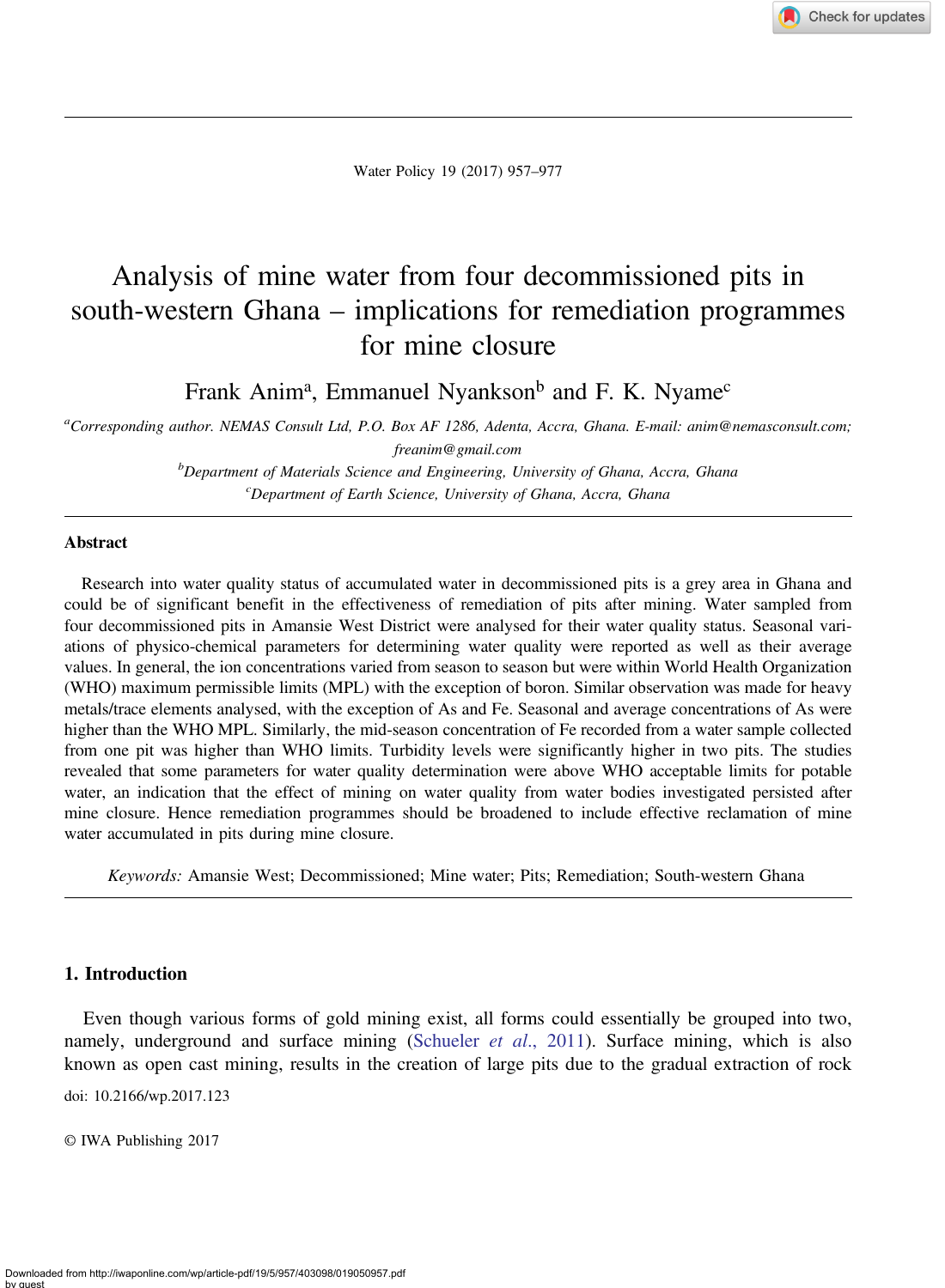boulder containing the ore from the surface to several metres deep. This form of gold mining is the most widely practised in Ghana, both by the large-scale miners and small-scale artisanal miners. In most instances, mining companies stop mining midstream of the mining life and such pits are left without any proper reclamation. Examples are the Konongo Mines and the Bonte Mines all along the Ashanti Belt in Ghana. The Ghanaian Environmental Protection Agency, in their effort to fight the menace that abandoned mines leave in their trail, came up with the Reclamation Bond Policy, where mining companies deposit at the bank an amount equivalent to the cost of reclamation of disturbed lands during mining. Mining companies reclaim this money, as they progressively rehabilitate disturbed sites during their operations. After the mine life, the complete reclamation is carried out and the mining company is issued with a Certificate of Closure.

One of the greatest worries of countries, environmental institutions and particularly communities where mining thrives is the degradation of natural resources after mine life. The impact of mining on water bodies assumes a central role and in most cases, is used as the barometer for measuring the sensitivity of mining companies during the operational period of the mine. Paradoxically however, the regeneration of land (vegetative cover) becomes the focus rather than water bodies, and how well the vegetation is regenerated has become the yardstick of assessment during the restoration process of disturbed natural resources by a mining company. In effect, land instead of water, assumes a more important role in the reclamation process. Many authors have underscored how abandoned or decommissioned mines have left in their trail, the deterioration of water bodies due to acid mine drainage from tailings, waste rock dumps and pits [\(Holmström](#page-19-0) et al., 2001; [Carlsson](#page-19-0) et al., 2003; [Widerlund](#page-20-0) et al[., 2004](#page-20-0); [Clausen](#page-19-0) et al., 2011; Jia et al[., 2013\)](#page-19-0). In effect, it has been noted that the after-effects of mining, particularly on water quality have been found to persist long after mine closure ([Blowes](#page-19-0) [& Jambor, 1990;](#page-19-0) [Blowes](#page-19-0) et al., 1994; [Ljungberg & Öhlander, 2001;](#page-19-0) [Luza, 2006](#page-19-0); [Valipour, 2012a,](#page-20-0) [2012b;](#page-20-0) Edraki et al[., 2014;](#page-19-0) [Mahdizadeh Khasraghi,](#page-19-0) et al., 2015; [Nordstrom](#page-19-0) et al., 2015; [Valipour](#page-20-0) et al[., 2015](#page-20-0); [Yannopoulos](#page-20-0) et al., 2015).

In many instances, after decommissioning of a mine, there is lack of comprehensive studies of the effects of mining or remedial measures taken to prevent surficial weathering of mine tailings [\(Bhattacharya](#page-19-0) et al[., 2006](#page-19-0)). The study of natural attenuation (NA) processes after decommissioning is of great impor-tance, because NA may offset serious pollution threats of water systems ([Graupner](#page-19-0) et al., 2007).

In post-independent Ghana, a large-scale surface mine at Manso Nkran in the Amansie West District of south-western Ghana was decommissioned and Resolute Amansie Ltd, which operated the mine, became the first gold mining company to be officially issued with a Certificate of Closure after mining. Hence research into the water quality status of decommissioned pits is a grey area in Ghana and could be of significant benefit, regarding the environmental and safety status of accumulated water in decommissioned pits and the effectiveness of the remediation or restored use of pits after mining. It could also provide a useful foundation for policy makers to integrate into the requirements needed for mine closure [\(Ravengai](#page-19-0) et al[., 2005](#page-19-0)). This article therefore tries to assess the effectiveness of reclamation from the viewpoint of the status of water quality of abandoned mine pits which oftentimes is neglected.

Four pits were created by the operations of Resolute Amansie Ltd, which essentially practised the open cast (surface mining) method. These pits are named Nkran pit-RPIT 1 (Nkran 1), Adubia pit-RPIT 4 (Nkran 2), Abore North pit-RPIT 2 (Abore 1) and Abore South pit-RPIT 3 (Abore 2). These pits were filled with large volumes of water, when dewatering was halted after the operations of the mine. The pits were later converted into fish ponds as part of the reclamation measures adopted by the company and handed over to the community.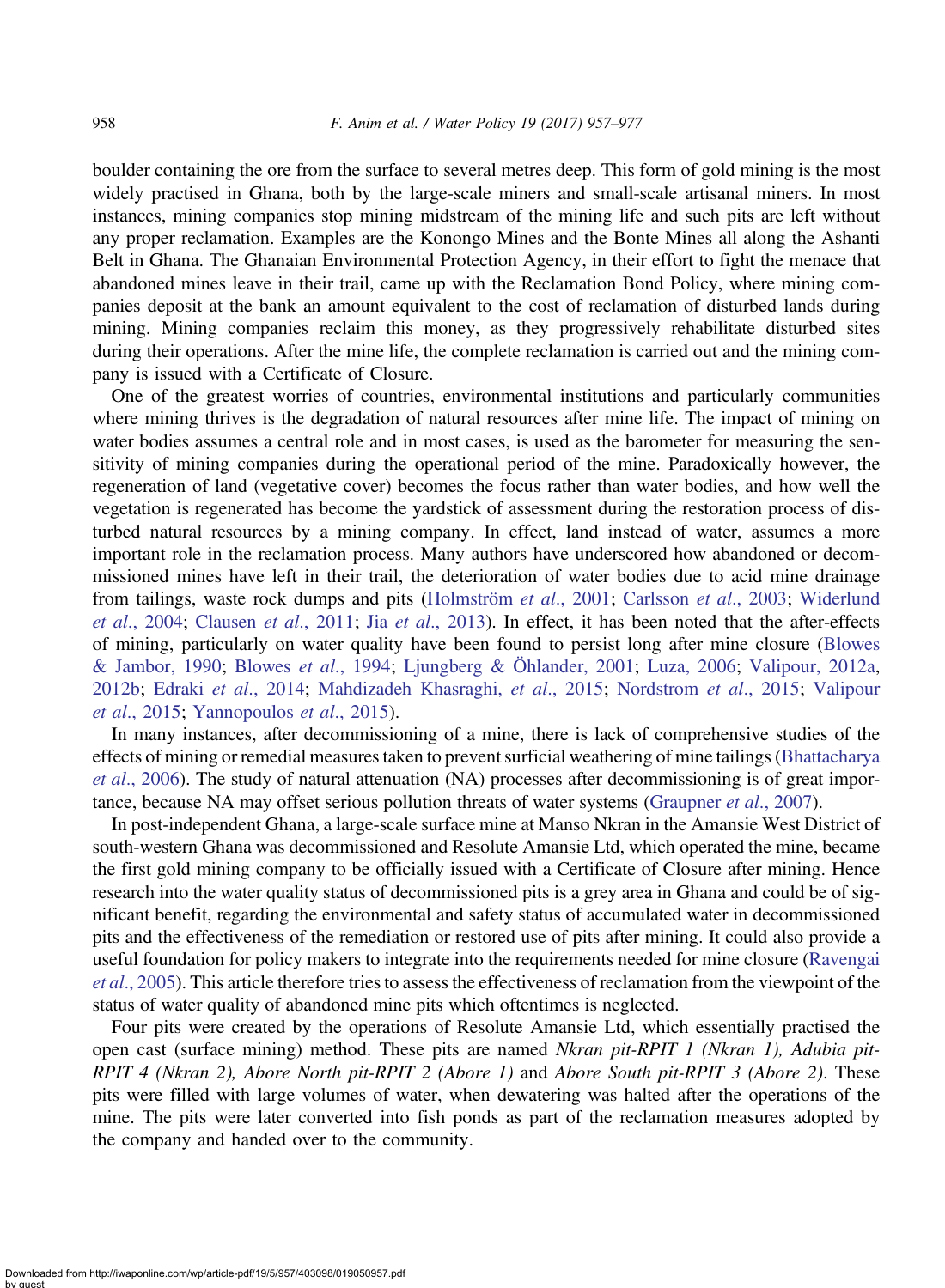This study examines the mine water from these four decommissioned pits, and the data obtained are used to measure the efficacy of the remediation measures put in place, as well as the environmental and safety of accumulated water in pits to the host community after the mine closure, and tries to bring out some valuable lessons that could be learnt from this and which could guide or streamline policies regarding future mine closures. This study is unique since the pits analysed and reported in this manuscript have not been studied for the presence of heavy and trace metals, physico-chemical parameters or nutrients after decommissioning. In addition, we have reported the seasonal (dry, mid- and wet season) variation of the parameters that influences water quality since the intensity of artisanal mining in Ghana varies from season to season.

#### 2. Study area

Geographically, the Amansie West District is located within longitude (6.05°, 6.35°) west and latitude (1.40°, 2.05°) north, approximately 40 km WNW of Obuasi [\(Government of Ghana \(GOG\), 2006](#page-19-0)). It spans an area of about 1,230 square kilometres and it is one of the largest districts in the Ashanti Region of Ghana. Map of the district is shown in [Figure 1.](#page-3-0) The area features rolling hills with topographic relief in the range 50–100 m rising considerably in the rugged hills where elevation is 530–560 m ([GOG, 2006](#page-19-0)). The topography can therefore be considered as undulating with an elevation of 210 m above sea level.

The area experiences semi-equatorial climatic conditions with a double maxima rainfall regime [\(Dick](#page-19-0)[son & Benneh, 1977](#page-19-0)) with the major rainy season occurring between March and July while the minor rainy season occurs between September and November. The mean annual rainfall ranges between 855 mm and 1,500 mm. Temperatures are uniformly high all year round with mean annual temperature around 25.5 °C with relative humidity peaking between 75% and 80% in the wet season. The generally forested area has been reduced to open forest and wooded savannah due to inappropriate farming and mining activities, leaving isolated primary forest at the Oda River, Apamprama, Gyeni and Jimira forest reserves in the District [\(Dickson & Benneh, 1977](#page-19-0); [Water Resources Research Institute \(WRRI\), 1989\)](#page-20-0). Prominent streams that drain the area include the Offin, Ayensu, Kenanko, Asuoyaa, Ampofowaa, Akuasiso, Apoama, Dwiri and Adubia rivers most of which have been heavily impacted by illegal mining activities. In addition, most water bodies are under stress due to the excessive demand for water from both artisanal and formalized mining in the area. Apart from agriculture, fishing and logging which forms 59.2% of the total labour force, mining and quarrying feature prominently in the incomegenerating activities of the people in the area, employing 16.5% of the total labour force ([Ghana Stat](#page-19-0)[istical Service \(GSS\), 2014](#page-19-0)).

Geology and gold mineralization, according to Griffis *et al.* (2002), is typical of the West African greenstone belts, comprising Birimian metasediments intruded by granitoids. The Nkran Hill falls within the general portion of the meta-volcaniclastic units and some intermediate granitoids of possible belt affiliation as well as some late-stage felsic intrusives. The highland area north of the town of Manso Nkwanta is notable because of the presence of fairly coarse clastic metasediments also with a strong radiometric potassium signature ([Kesse, 1985](#page-19-0)). Gold mineralization appears to occur mainly in the veins but some also occurs in the adjacent host rocks. The gold mineralization is free milling although there is strong association with both pyrite and arsenopyrite, which occur in the veins and particularly in the host rocks adjacent to the veins ([Kesse, 1985](#page-19-0); [Coakley, 1996](#page-19-0)).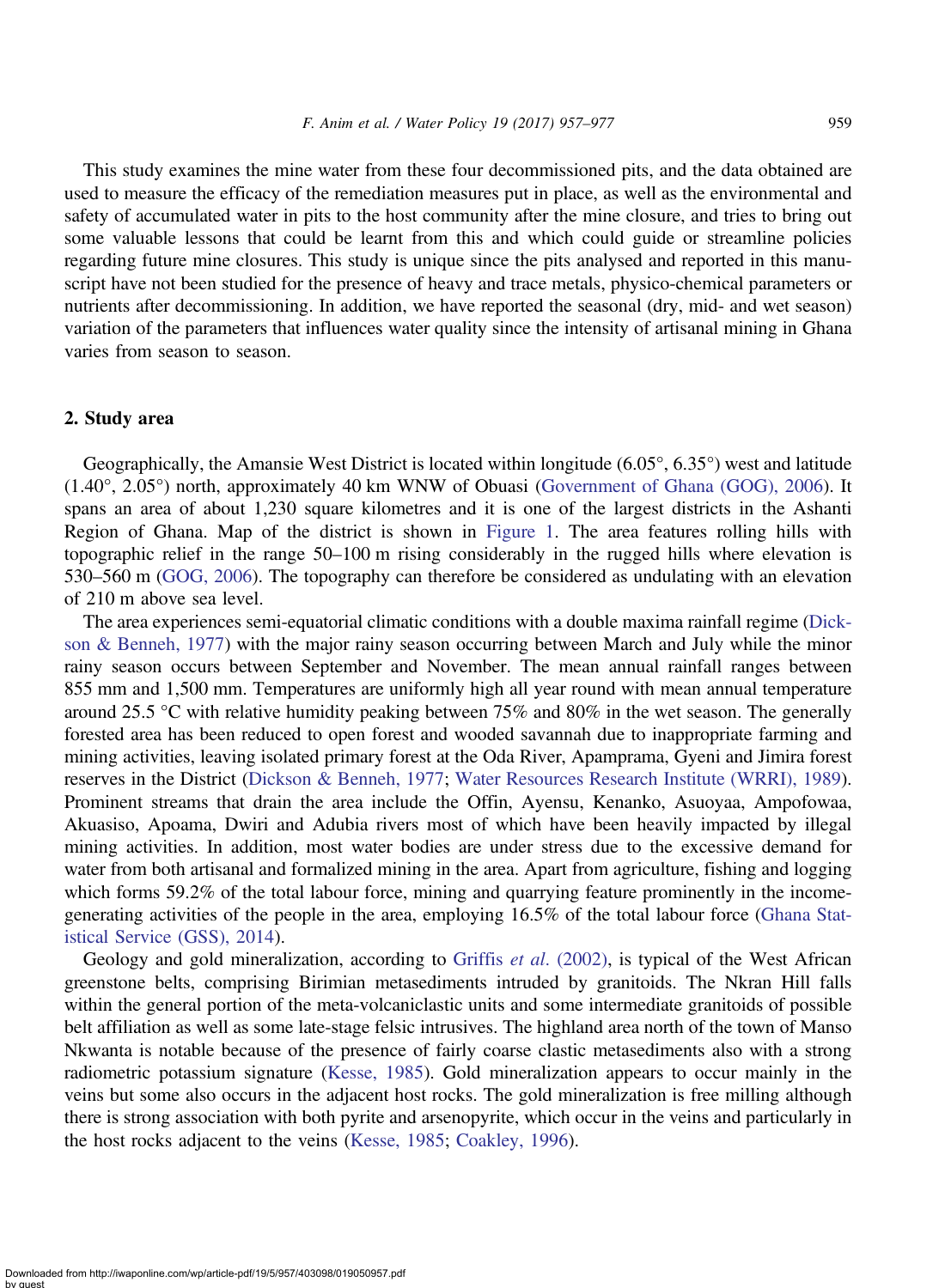<span id="page-3-0"></span>

Fig. 1. District map of Amansie West. Source: GSS-Geographic Information System.

#### 3. Sampling and analysis

After preliminary investigation of the study area and perusing all sites where active mining activities took place, the four decommissioned pits were selected, mainly due to the fact that the area formed the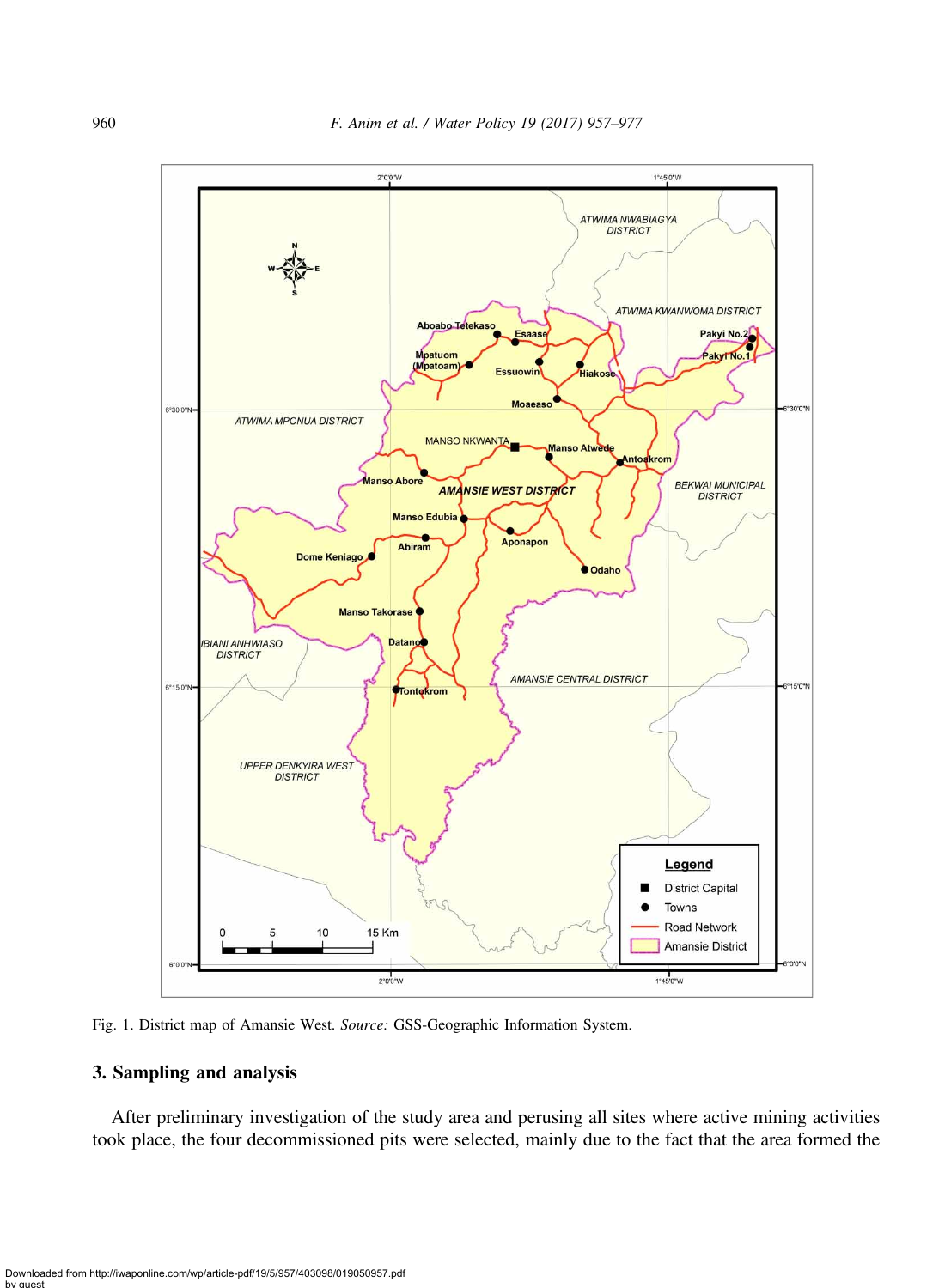largest site where active mining activities occurred and also large volumes of water were found in each pit. The investment made as part of the restoration effort by the mining company operating in the area was also factored into the selection of the site.

The composition of both surface and groundwater is dependent on hydrology, geology mineralogy), meteorology (climatic), topography, and nature of aquifer, all of which define the recharge regime and the nature of the catchment area. Natural processes such as rate of evaporation, transpiration, percolation of rain water, flooding, selective uptake by vegetation, oxidation/reduction, cation exchange, dissolution of minerals, precipitation and leaching of minerals, dissolution and mixing of water are all regulated by climate which is also defined by the seasons. In addition, anthropogenic activities particularly farming and mining are also regulated by the seasons. Hence water sampling was carried out in three different sampling regimes to reflect the dry, wet and moderate (in-between dry and wet, referred to as mid season) season characteristics of the climatological conditions in Ghana. This will help in assessing the effect of seasons on water quality. Since the study is about decommissioned pits, a sample was taken from each of the four pits at the three different seasons. The samples were taken in January, May and July representing the dry, mid- and wet seasons, respectively.

The four pits investigated are shown in [Figure 2](#page-5-0).

Guided by the standard sampling procedure as outlined [\(United Nations Educational, Scientific and](#page-20-0) [Cultural Organization \(UNESCO\)/World Health Organization \(WHO\)/United Nations Environment](#page-20-0) [Programme \(UNEP\), 1992;](#page-20-0) [Bartram & Ballance, 1996](#page-19-0); [American Public Health Association](#page-18-0) [\(APHA\)/American Water Works Association \(AWWA\)/Water Environment Federation \(WEF\), 1999](#page-18-0); [Appelo & Postma, 2005](#page-18-0)), there was strict adherence to standard sampling procedure throughout the sampling, storage and transport of samples. Floaters were used to aid samplers to get to the required depth. Samples were drawn from these sources with the help of a bailer which at each point was rinsed several times before sampling.

All samples were collected into sterilized high density polyethylene bottles (100 ml for heavy metals and 250 ml for major ions), throughout the sampling period. At each sampling site, a total of 3 samples was collected: one for major ions, one for heavy metals and one as a spare. The base rather than the neck of sampling bottles was held to avoid the introduction of possible contamination from samplers. Samples were filtered using a Sartorius filtering apparatus and a 0.45 μm cellulose acetate filter membrane after which samples for heavy metal analysis were acidified with reagent grade nitric acid. In order to avoid mix-up of samples, the coded name for each sample was written on the bottle just before sampling commenced at each sampling site with asterisks on samples acidified for heavy/trace elements analysis.

Thirty-five physico-chemical parameters of water quality significance were analysed for complete water quality determination. All major ions were analysed at the laboratories of the Water Research Institute of the Centre for Scientific and Industrial Research in Ghana whereas all heavy/trace elements analyses were conducted at the Geological Survey of Denmark and Greenland, Denmark. Parameters such as pH, temperature, electrical conductivity (EC) and alkalinity were analysed in situ in the field. In all analysis, strict quality assurance and quality control measures were adopted to ensure the integrity of results.

#### 3.1. pH and EC

On site or in situ analysis for pH, temperature and EC were conducted using a WTW-Multiline P4 Universal Meter which was calibrated periodically to ensure accuracy of readings.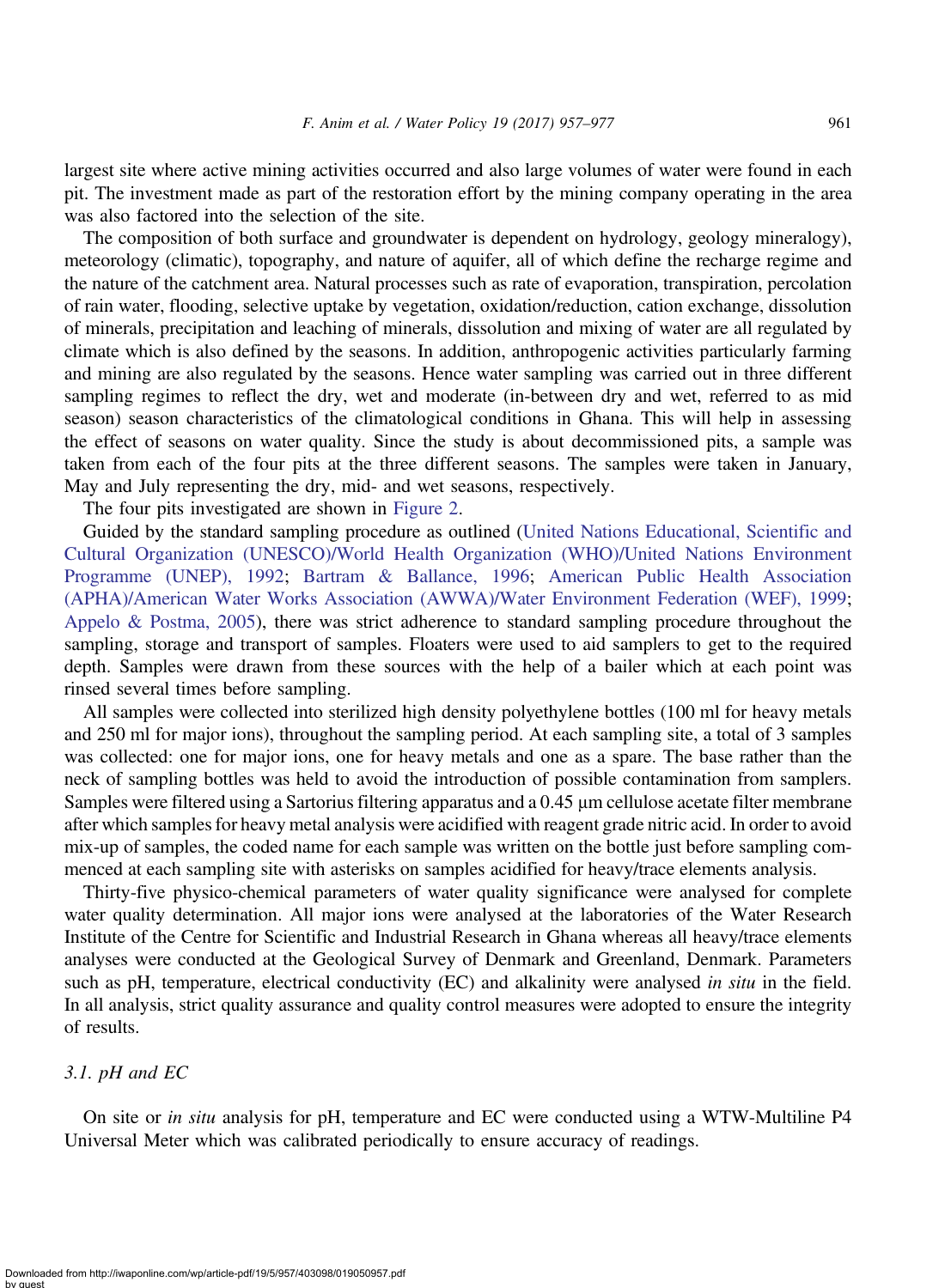<span id="page-5-0"></span>

Fig. 2. Topographic map of a section of Resolute Amansie Ltd (RAL) concession, showing pits (RPIT) and decommissioned tailings dam (RDTD). Names given to the pits by the mining company are provided in brackets (). For easy identification, the four pits in this figure have been named as follows in this paper: Nkran 1 for RPIT1 (Nkr), Abore 1 for RPIT2 (AboN), Abore 2 for RPIT 3 (AboS) and Nkran 2 for RPIT 4 (Adu).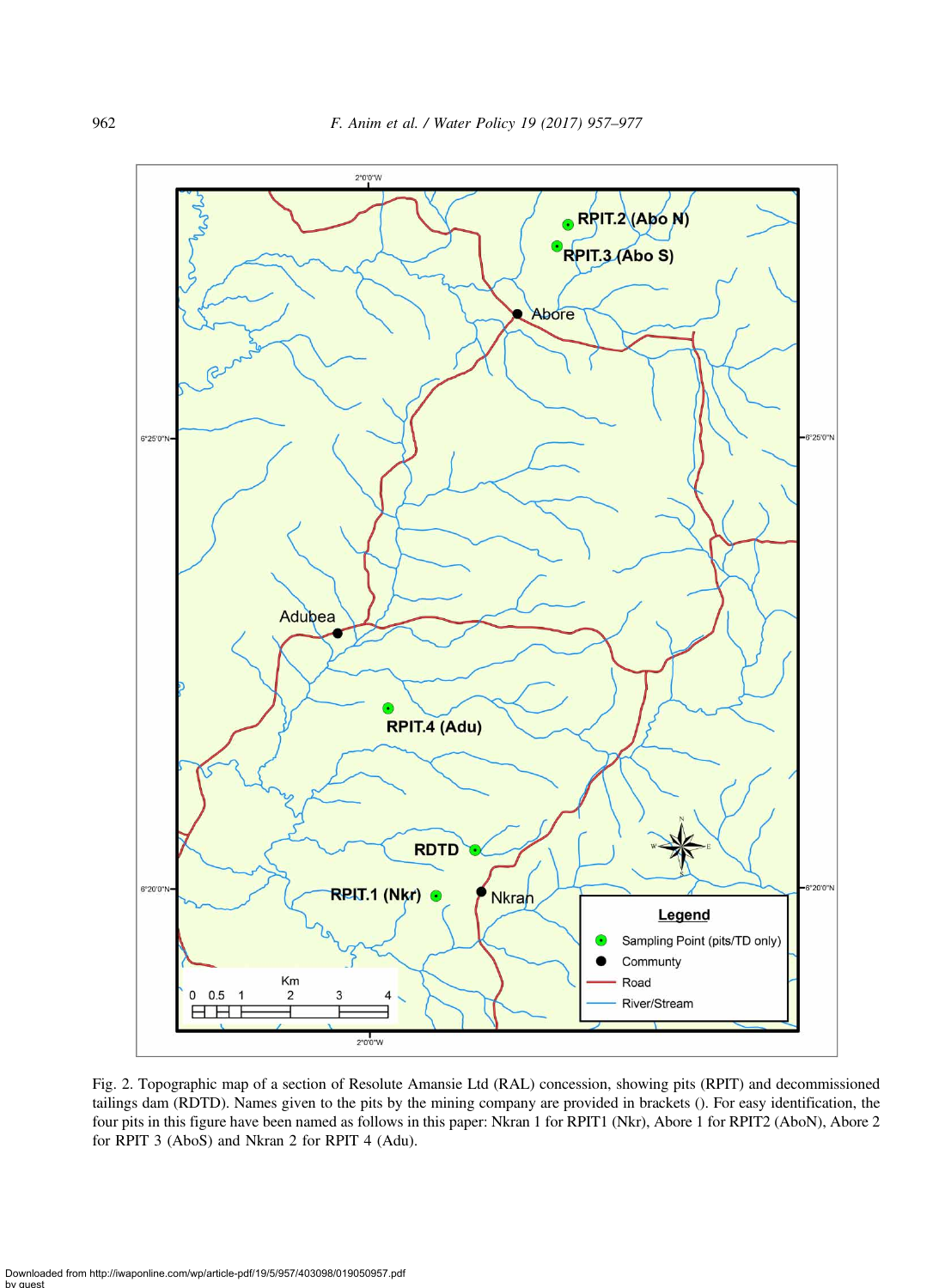#### 3.2. Alkalinity

The digital titration method was used to measure alkalinity values on the field using the HACH Digital Titrator Model 16900-01. A 100 ml sample was measured using a measuring cylinder and transferred into a 250 ml Erlenmeyer flask after which one 'pillow' of powdered Bromcresol Green-Methyl Red indicator was added to it. The green coloured sampled was titrated with 1.6 N sulphuric acid in a titrant cartridge by turning the counter knob of the digital counter and swirling the sample as titration went on until an end point indicated by a pinkish colour was reached. The value on the digital counter was observed and recorded. Alkalinity was calculated by multiplying the digits that appeared on the digital counter by a digit multiplier from the manual taking into account the volume of sample used.

#### 3.3. Total hardness

Total hardness, which is the sum of the calcium and magnesium concentrations, was determined by pipetting a 50 ml sample into a conical flask and buffering it to a pH of  $10.0 \pm 0.1$ . A few crystals of Eriochrome Black T were added as an indicator and the solution titrated with standard 0.01M EDTA until the last trace of purple colour disappeared.

The total hardness was subsequently calculated using the following equation:

 $Total Hardness = \frac{ml\ EDTA \times B \times 1,000}{ml\ of\ sample}$ ml of sample

where  $B = mg$  of CaCO<sub>3</sub> equivalent to 1.00 ml EDTA titrant. That is

## mg  $CaCO<sub>3</sub>$ ml EDTA

#### 3.4. Silicon

A 50 ml sample was quickly transferred into a conical flask with 1.0 ml HCl and 2.0 ml ammonium molybdate reagent. Mixing was ensured by inverting it about six times and leaving it to stand for 5 to 10 minutes after which 2 ml oxalic acid solution was added and mixed thoroughly. Colour was read within 2 to 15 minutes at 410 nm. Silicon concentration was determined directly from the calibration curve.

#### 3.5. Ions (nutrients)

A Dionex 120 Ion Chromatograph (Dionex Corporation, USA) was used to determine the selected anions and cations, i.e. fluoride, chloride, nitrate, phosphate, sulphate, sodium, ammonium, potassium, calcium and magnesium. Standard solutions of elements under investigation were prepared from aliquot solutions into various concentrations (in ppm) using the simple dilution formula  $(M_1V_1 = M_2V_2)$ . The instrument was standardized using standard solution. Samples were then injected into the instrument for the determination of elements. Concentration peaks of various elements were automatically processed by the computer and results printed out. Dispersion of the various elements in a sample was done by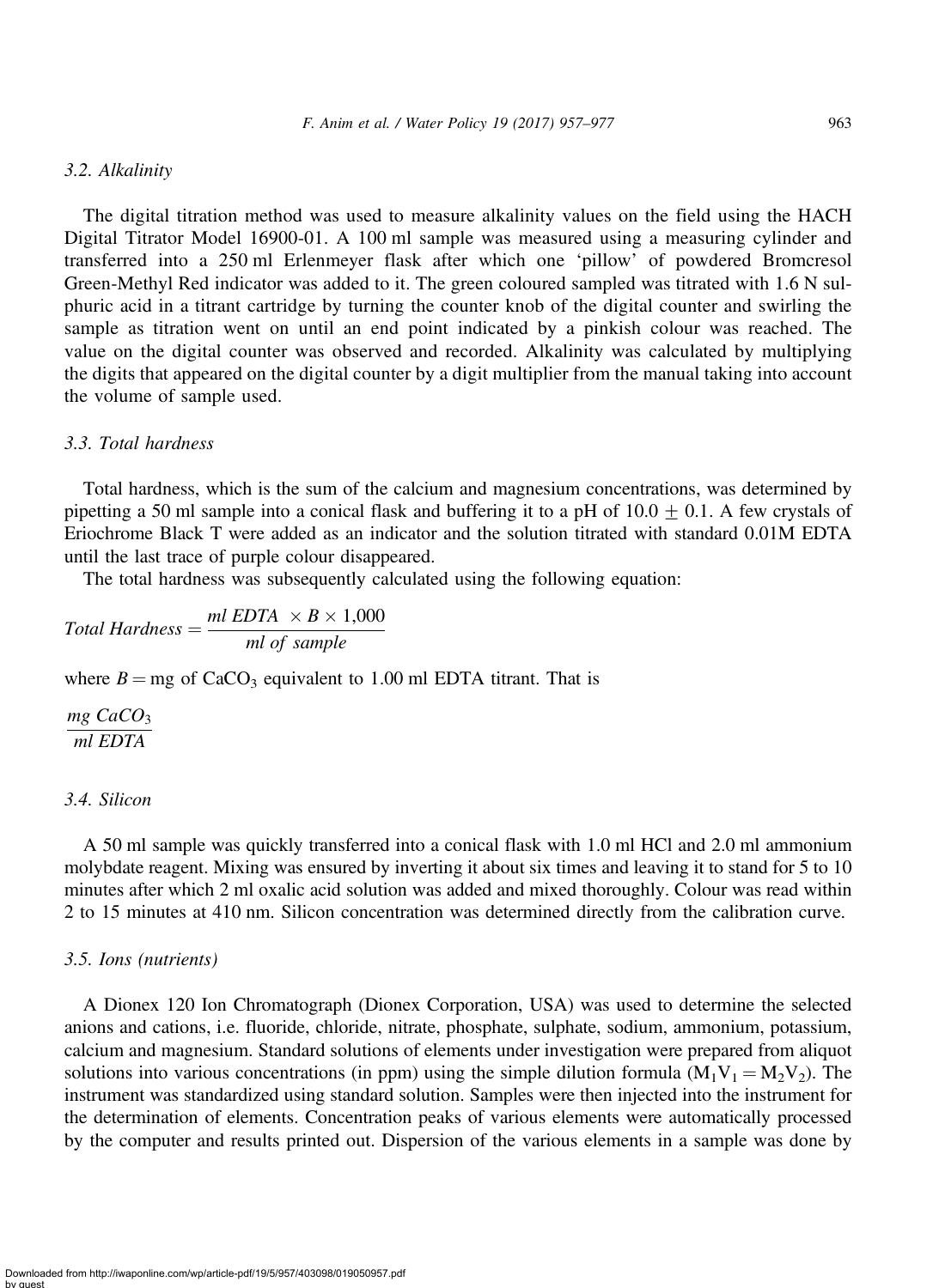the eluent in two different columns for anions and cations, respectively. The anion eluent was a solution of 3.5 mM  $Na<sub>2</sub>CO<sub>3</sub>$  and 1.0 mM NaHCO<sub>3</sub> whilst the eluent for cations was 1.23 ml of H<sub>2</sub>SO<sub>4</sub>. During the preparation of eluent, trapped air was degassed in an ultrasonic bath.

### 3.6. Total dissolved solids

The gravimetric method was employed for the analysis of total dissolved solids (TDS). A 100 ml sample was measured and transferred into a prepared disc. The measured sample was filtered through a glass fibre filter using a vacuum pump apparatus for about 3 minutes. The filter was washed with 10 ml of deionized and filtered water. The total filtrate was transferred to a weighed evaporating disc and evaporated to dryness on a water bath. The disc was then placed in an oven for at least 1 hour at 180 °C, cooled in a desiccator and weighed to a constant weight. The drying and cooling cycle was repeated until a constant reading or a difference of  $\leq 0.5$  mg was obtained.

Total dissolved solids was then calculated as follows:

$$
Total Dis solved Solids (mg/L) = \frac{(A - B)}{C} \times 10^6
$$

where  $A =$  weight of dried residue and dish, g

 $B$  = weight of dish, g  $C =$  volume of sample, ml

#### 3.7. Chemical oxygen demand

The closed tube reflux method was used to measure the amount of chemical oxygen demand (COD) in samples collected. A 5 ml sample was placed in a culture tube. A total of 3 ml of  $K_2CrO_4$  was added to the solution followed by 7 ml of  $H_2SO_4$  reagent (that is silver sulphate in sulphuric acid). The sample was tightly capped and shaken to mix completely and the tubes were placed in a COD digester preheated to 150 °C and refluxed for 2 hours. Samples were removed to cool to room temperature, 1 or 2 drops of ferroin indicator were added and titrated against Standard Ferrous Ammonium Sulphate (FAS) until a blue-green to reddish brown end point was reached.

The above process was repeated for a blank containing the reagents and a volume of deionized water equal to that of the sample.

COD was then calculated as follows;

$$
COD \text{ as } MgO_2/LCOD \text{ as } MgO_2/L = \frac{(A - B) \times M \times 8,000}{ml \text{ sample}}
$$

where  $A = ml$  FAS used for blank

 $B = ml$  FAS used for sample  $M =$  molarity of FAS

 $8,000 = \text{milliequivalent weight of oxygen} \times 1,000 \text{ ml/L}$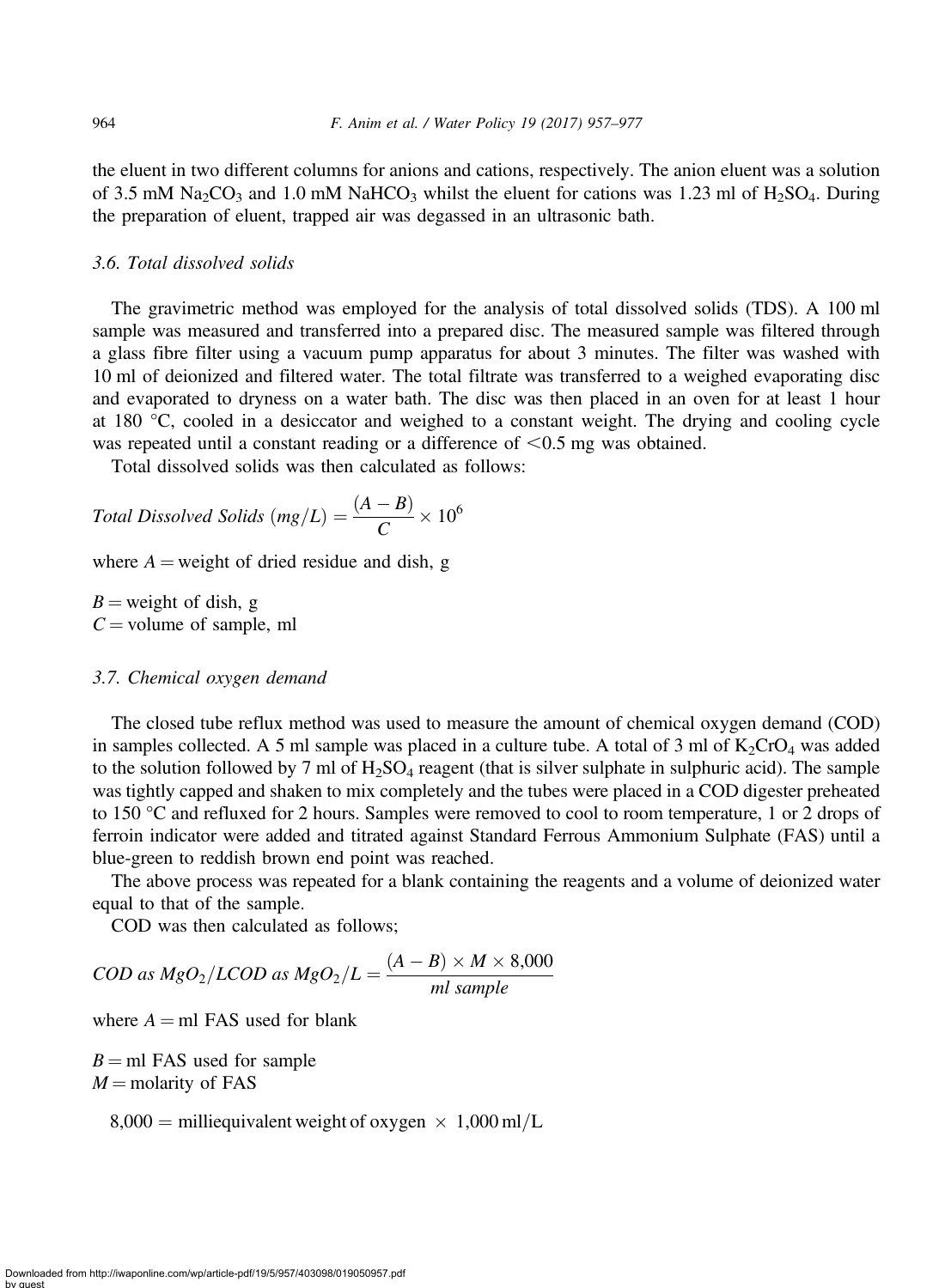#### 3.8. Heavy/trace elements analysis

Trace elements and heavy metals in water samples were analysed by inductively coupled plasma mass spectrometry on a PerkinElmer Elan 6100DRC at the Geological Survey of Denmark and Greenland. The instrument was controlled by Elan software version 2.3.2, which was also used for calibration, data collection and quantification. For quantitative analysis, solutions based on the Merck VI multielement standard were used. The following elements were determined: Ag, Al, As, Be, Cd, Co, Cr, Cu, Fe, Mn, Ni, Pb, Ti and Zn.

#### 4. Results

The values obtained from the evaluation of some of the physico-chemical parameters for water quality determination from water sampled in three different seasons (wet, mid- and dry seasons) are presented in Table 1. The data from water samples analysed from Nkran 1, Nkran 2, Abore 1 and Abore 2 were different from season to season. For the same pit, the pH values recorded at the three different seasons were similar. The pH values recorded for each of the four pits at the three different seasons were within the World Health Organization (WHO) acceptable limit of pH 6.5–8.5. The TDS values obtained from the water samples analysed from Nkran 1 were similar for each of the three seasons that is 246 mg/L, 253 mg/L and 257 mg/L for the wet, mid- and dry seasons, respectively. However, the TDS values obtained from Nkran 2, Abore 1 and Abore 2 were significantly different for the three seasons. As an example, the TDS values recorded for Nkran 2 were 102 mg/L, 197 mg/L and 104 mg/L for the wet, mid- and dry seasons, respectively. The seasons with the highest TDS also

|         |                |                               |                    |                   |                  | Total hardness | Alkalinity      |
|---------|----------------|-------------------------------|--------------------|-------------------|------------------|----------------|-----------------|
| Seasons | pH             | $EC$ ( $\mu\text{Scm}^{-1}$ ) | Temp $(^{\circ}C)$ | $TDS$ (mg/L)      | Turbidity (NTU)  | (mg/L)         | (mEq/L)         |
| Nkran 1 |                |                               |                    |                   |                  |                |                 |
| Wet     | 8.24           | 466.00                        | 32.40              | 246.00            | 5.66             | 170.00         | 100.00          |
| Mid     | 7.98           | 474.00                        | 28.70              | 253.00            | 1.94             | 190.00         | 112.00          |
| Dry     | 7.75           | 494.00                        | 29.30              | 257.00            | 2.00             | 175.00         | 97.00           |
| Avg.    | $7.99 \pm 0.1$ | $478 \pm 8.3$                 | $30.13 \pm 1.2$    | $252 \pm 3.2$     | $3.2 \pm 1.2$    | $178.33 + 6.0$ | $103 \pm 4.6$   |
| Nkran 2 |                |                               |                    |                   |                  |                |                 |
| Wet     | 7.83           | 194.00                        | 31.10              | 102.00            | 40.30            | 64.00          | 84.00           |
| Mid     | 7.85           | 200.00                        | 29.90              | 197.00            | 52.00            | 87.00          | 80.00           |
| Dry     | 7.82           | 202.00                        | 29.70              | 104.00            | 1.00             | 75.00          | 75.00           |
| Avg.    | $7.83 \pm 0$   | $198.67 \pm 2.4$              | $30.23 \pm 0.4$    | $134.33 \pm 31.3$ | $31.10 \pm 15.4$ | $75.33 + 6.6$  | $79.67 \pm 2.6$ |
| Abore 1 |                |                               |                    |                   |                  |                |                 |
| Wet     | 7.65           | 109.00                        | 32.00              | 61.00             | 2.96             | 30.00          | 48.00           |
| Mid     | 7.32           | 160.00                        | 30.30              | 87.00             | 2.12             | 70.00          | 80.00           |
| Dry     | 7.27           | 126.00                        | 30.20              | 67.00             | 5.00             | 40.00          | 60.00           |
| Avg.    | 7.41 $\pm$ 0.1 | $131.67 \pm 15$               | $30.83 \pm 0.58$   | $71.67 \pm 7.9$   | $3.36 \pm 0.9$   | $46.67 \pm 12$ | $62.67 \pm 9.3$ |
| Abore 2 |                |                               |                    |                   |                  |                |                 |
| Wet     | 7.10           | 113.00                        | 30.00              | 58.00             | 3.01             | 30.00          | 50.00           |
| Mid     | 7.15           | 150.00                        | 30.20              | 84.00             | 69.20            | 75.00          | 72.00           |
| Dry     | 7.10           | 146.00                        | 30.40              | 80.00             | 2.00             | 50.00          | 61.00           |
| Avg.    | $7.12 \pm 0$   | $136.33 \pm 11.7$             | $30.2 \pm 0.12$    | $74.00 \pm 8.1$   | $24.74 \pm 22.2$ | $51.67 \pm 13$ | $61.00 \pm 6$   |

Table 1. Physico-chemical parameters for water quality determination in three different seasons.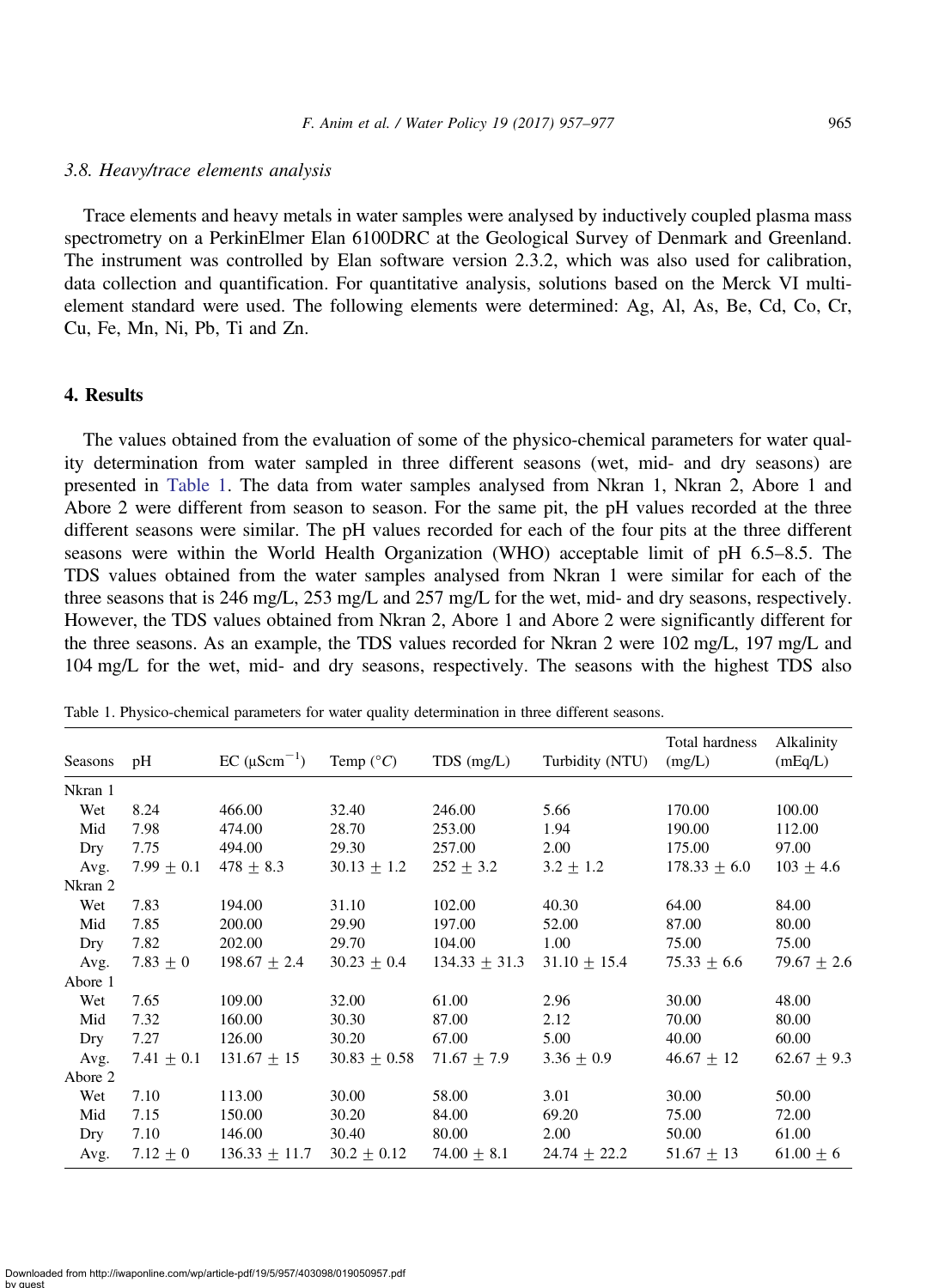recorded the highest EC values with the exception of the water samples analysed from Nkran 2 pit. It should be mentioned that all the TDS values recorded for each of the four pits at the three different seasons were within the WHO acceptable limits of 600 mg/L. Turbidity values of water samples recorded from Nkran 1 during the wet season, Nkran 2, during the wet and mid seasons and Abore 2 during the mid season were all above the WHO acceptable limit of 5 NTU, with Abore 2 recording the highest value of 69.20 NTU at the mid-season.

From Table 2, it can be seen that the nitrate and chloride ions were significantly higher for water samples obtained from the pits at mid-season with the exception of Abore 2, where nitrate and chloride values from the wet season were higher than the dry and mid-seasons. As an example, the chloride concentrations recorded for the mid-season were 14.90, 14.90, 5.0 and 9.90 mg/L for Nkran 1, Nkran 2, Abore 1 and Abore 2, respectively. It should however be noted that the chloride and nitrate ions recorded for the four pits at each of the three seasons were within WHO acceptable limits of 200– 300 mg/L and 50 mg/L, respectively. Similar observations were made for the fluoride ions from each of the four pits at the three different seasons. The fluoride ion concentrations recorded were within the WHO maximum permissible limit (MPL) of 1.5 mg/L. The Mg and Mg Hard concentrations were generally higher at the mid-season (for example Mg Hard concentrations for Nkran 1, were 63.75, 69.75 and 34.75 mg/L, for the wet, mid- and dry seasons) than the wet and dry seasons with the exception of the water samples analysed from the Nkran 2 pit. The Ca Hard and  $HCO<sub>3</sub>$  concentrations varied from pit to pit and from season to season as well.

The sulphate and sodium ion concentrations recorded for the different pits at the three different seasons were within the WHO MPL and they varied from pit to pit and from season to season ([Table 3\)](#page-10-0). No

|         | HCO <sub>3</sub> | Ca Hard          | Mg Hard          | Mg              | $\boldsymbol{\mathrm{F}}$ | NO <sub>3</sub> | Cl              |
|---------|------------------|------------------|------------------|-----------------|---------------------------|-----------------|-----------------|
| Seasons |                  |                  |                  | (mg/L)          |                           |                 |                 |
| Nkran 1 |                  |                  |                  |                 |                           |                 |                 |
| Wet     | 122.00           | 106.25           | 63.75            | 15.49           | 1.32                      | 0.25            | 9.90            |
| Mid     | 136.64           | 120.25           | 69.75            | 16.95           | 0.10                      | 1.40            | 14.90           |
| Dry     | 118.34           | 140.25           | 34.75            | 8.44            | 1.02                      | 0.00            | 9.90            |
| Avg.    | $125.66 \pm 5.6$ | $122.25 \pm 9.9$ | $56.08 \pm 10.8$ | $13.63 \pm 2.6$ | $0.81 \pm 0.4$            | $0.55 \pm 0.4$  | $11.57 \pm 1.7$ |
| Nkran 2 |                  |                  |                  |                 |                           |                 |                 |
| Wet     | 102.48           | 32.00            | 32.00            | 7.78            | 1.09                      | 0.15            | 9.90            |
| Mid     | 97.60            | 60.00            | 27.00            | 6.56            | 1.04                      | 1.95            | 14.90           |
| Dry     | 91.50            | 40.00            | 35.00            | 8.51            | 0.96                      | 0.21            | 7.90            |
| Avg.    | $97.19 \pm 3.2$  | $44.00 \pm 8.3$  | $31.33 \pm 2.3$  | $7.61 \pm 0.6$  | $1.03 \pm 0$              | $0.77 \pm 0.6$  | $10.90 \pm 2.1$ |
| Abore 1 |                  |                  |                  |                 |                           |                 |                 |
| Wet     | 58.56            | 16.00            | 14.00            | 3.40            | 1.20                      | 0.31            | 7.90            |
| Mid     | 97.60            | 27.50            | 42.50            | 10.33           | 0.34                      | 0.00            | 5.00            |
| Dry     | 73.20            | 30.00            | 10.00            | 2.43            | 0.89                      | 0.00            | 6.00            |
| Avg.    | $76.45 \pm 11.4$ | $24.50 \pm 4.3$  | $22.17 \pm 10.2$ | $5.39 \pm 2.5$  | $0.81 \pm 0.3$            | $0.11 \pm 0.1$  | $6.30 \pm 0.9$  |
| Abore 2 |                  |                  |                  |                 |                           |                 |                 |
| Wet     | 61.00            | 16.00            | 14.00            | 3.40            | 1.29                      | 1.33            | 7.90            |
| Mid     | 87.84            | 35.00            | 40.00            | 9.72            | 1.11                      | 5.00            | 9.90            |
| Dry     | 74.42            | 30.00            | 20.00            | 4.86            | 0.83                      | 0.39            | 4.00            |
| Avg.    | $74.42 \pm 7.7$  | $27.00 \pm 5.7$  | $24.67 \pm 7.9$  | $5.99 \pm 7.9$  | $1.08 \pm 0.1$            | $2.24 \pm 1.4$  | $7.27 \pm 1.7$  |

Table 2. Ions (nutrient) concentration for the three different seasons.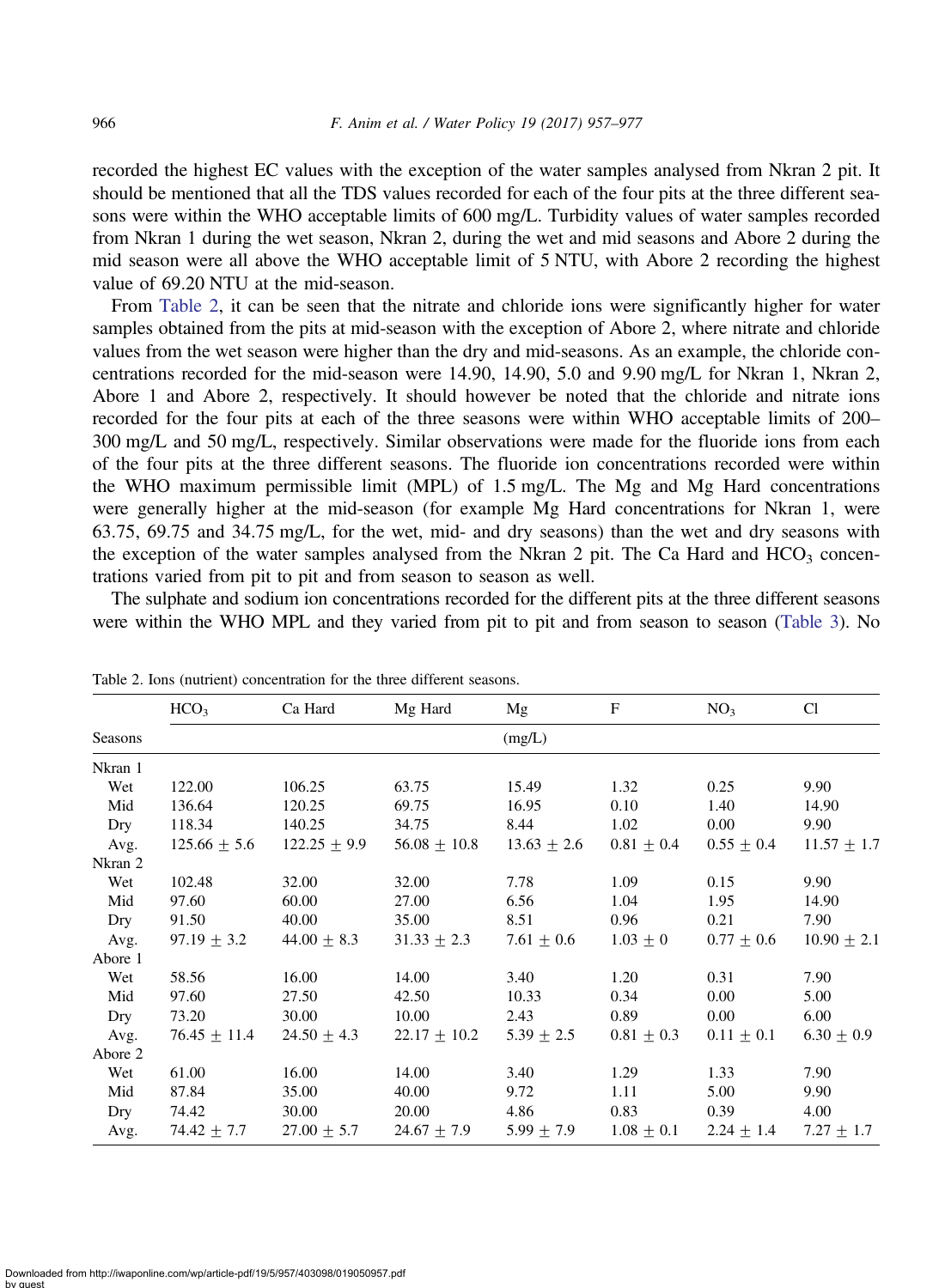|         | $SO_4$            | Si             | Na              | $NH_4$         | Ca              | K              | <b>COD</b>       |  |
|---------|-------------------|----------------|-----------------|----------------|-----------------|----------------|------------------|--|
| Seasons |                   |                |                 | (mg/L)         |                 |                |                  |  |
| Nkran 1 |                   |                |                 |                |                 |                |                  |  |
| Wet     | 121.00            | 18.50          | 26.50           | 0.80           | 42.50           | 3.10           | 57.00            |  |
| Mid     | 109.98            | 15.21          | 39.50           | 1.17           | 48.10           | 2.90           | 10.00            |  |
| Dry     | 158.00            | 16.00          | 26.10           | 0.58           | 56.10           | 2.60           | 19.20            |  |
| Avg.    | $129.66 \pm 14.5$ | $16.57 \pm 1$  | $30.70 \pm 4.4$ | $0.85 \pm 0.2$ | $48.90 \pm 3.9$ | $2.87 \pm 0.1$ | $28.73 \pm 14.4$ |  |
| Nkran 2 |                   |                |                 |                |                 |                |                  |  |
| Wet     | 4.87              | 18.80          | 18.70           | 0.07           | 12.80           | 2.50           | 42.40            |  |
| Mid     | 36.87             | 1.53           | 16.60           | 0.69           | 24.00           | 2.00           | 35.20            |  |
| Dry     | 10.30             | 20.60          | 14.90           | 0.12           | 16.00           | 1.90           | 38.40            |  |
| Avg.    | $17.35 \pm 9.9$   | $13.64 + 6.1$  | $16.73 \pm 1.1$ | $0.29 + 0.2$   | $17.60 \pm 3.3$ | $2.13 \pm 0.2$ | $38.67 \pm 2.1$  |  |
| Abore 1 |                   |                |                 |                |                 |                |                  |  |
| Wet     | 5.76              | 10.70          | 14.20           | 0.20           | 6.40            | 2.00           | 32.60            |  |
| Mid     | 10.98             | 3.44           | 16.10           | 0.00           | 11.00           | 0.90           | 44.80            |  |
| Dry     | 10.90             | 14.00          | 12.60           | 0.00           | 12.00           | 1.90           | 54.40            |  |
| Avg.    | $9.21 \pm 1.7$    | $9.38 \pm 3.1$ | $14.30 \pm 1$   | $0.07 \pm 0.1$ | $9.80 \pm 1.7$  | $1.60 + 0.4$   | $43.93 \pm 6.3$  |  |
| Abore 2 |                   |                |                 |                |                 |                |                  |  |
| Wet     | 1.00              | 14.40          | 10.90           | 0.10           | 6.40            | 3.80           | 26.10            |  |
| Mid     | 11.76             | 0.83           | 13.60           | 1.29           | 14.00           | 3.40           | 12.80            |  |
| Dry     | 24.80             | 11.40          | 11.60           | 0.77           | 12.00           | 3.60           | 16.00            |  |
| Avg.    | $12.52 \pm 6.9$   | $8.88 \pm 4.1$ | $12.03 \pm 0.8$ | $0.72 \pm 0.3$ | $10.80 \pm 2.3$ | $3.60 \pm 0.1$ | $18.30 \pm 4.0$  |  |
|         |                   |                |                 |                |                 |                |                  |  |

<span id="page-10-0"></span>Table 3. Physico-chemical parameters for water quality determination in three different seasons.

observable trend was noticed as far as the season by season variation is concerned. A similar observation was made for Si, Na and Ca ion concentrations. However, the K ion concentrations were generally higher at the wet season than the mid- and dry seasons. It was also observed that the COD values for Nkran 1 and Nkran 2 pits were higher in the wet season than the other two seasons. However, the highest COD values in the Abore 1 and Abore 2 pits were recorded in the dry season. With WHO MPL of 35 mg/L, the ammonium cation concentrations recorded at the three different seasons were within the MPL.

It can be seen from [Table 4](#page-11-0) that the Fe concentration varied from pit to pit and from season to season. The maximum Fe concentration of 0.61 mg/L was recorded in the mid-season and it was obtained from Nkran 1 pit. This value is above the WHO MPL of 0.3 mg/L. The Cr ions were absent from each of the pits analysed and for all the seasons. The Al concentrations recorded were within the WHO MPL of 0.1– 0.2 mg/L. It should however be noted that the Al concentration recorded for the Nkran 1 pit in the midseason was 0.9 mg/L. The Ti and Mn values recorded were almost negligible. It should be noted that the B concentration of 0.19 mg/L recorded for Nkran 1 pit in the dry season is above the WHO MPL. The S concentration was significantly higher for the water sample obtained from the Nkran 1 pit and at the wet season. It should be noted that the Nkran 1 pit did not record any S ions in the dry and mid-seasons.

Negligible concentrations of the heavy metals: Co, Ni, Cu, Zn, Ag, Cd, Hg, Pb and Sb were recorded from each of the pits at the three different seasons [\(Tables 5](#page-12-0) and [6\)](#page-13-0). All the recorded values were within the WHO MPL. However, the As concentrations recorded at the three different seasons for each of the pits examined were above the WHO MPL of 0.01 mg/L. For example, the As concentration for Nkran 1 pit was 0.26, 0.31 and 0.37 mg/L for the wet, mid- and dry seasons, respectively.

The average of some of the concentrations of the elements analysed are presented in the figures below. From [Figure 3](#page-13-0), it can be seen that the average concentrations of the metals As, Zn and Fe in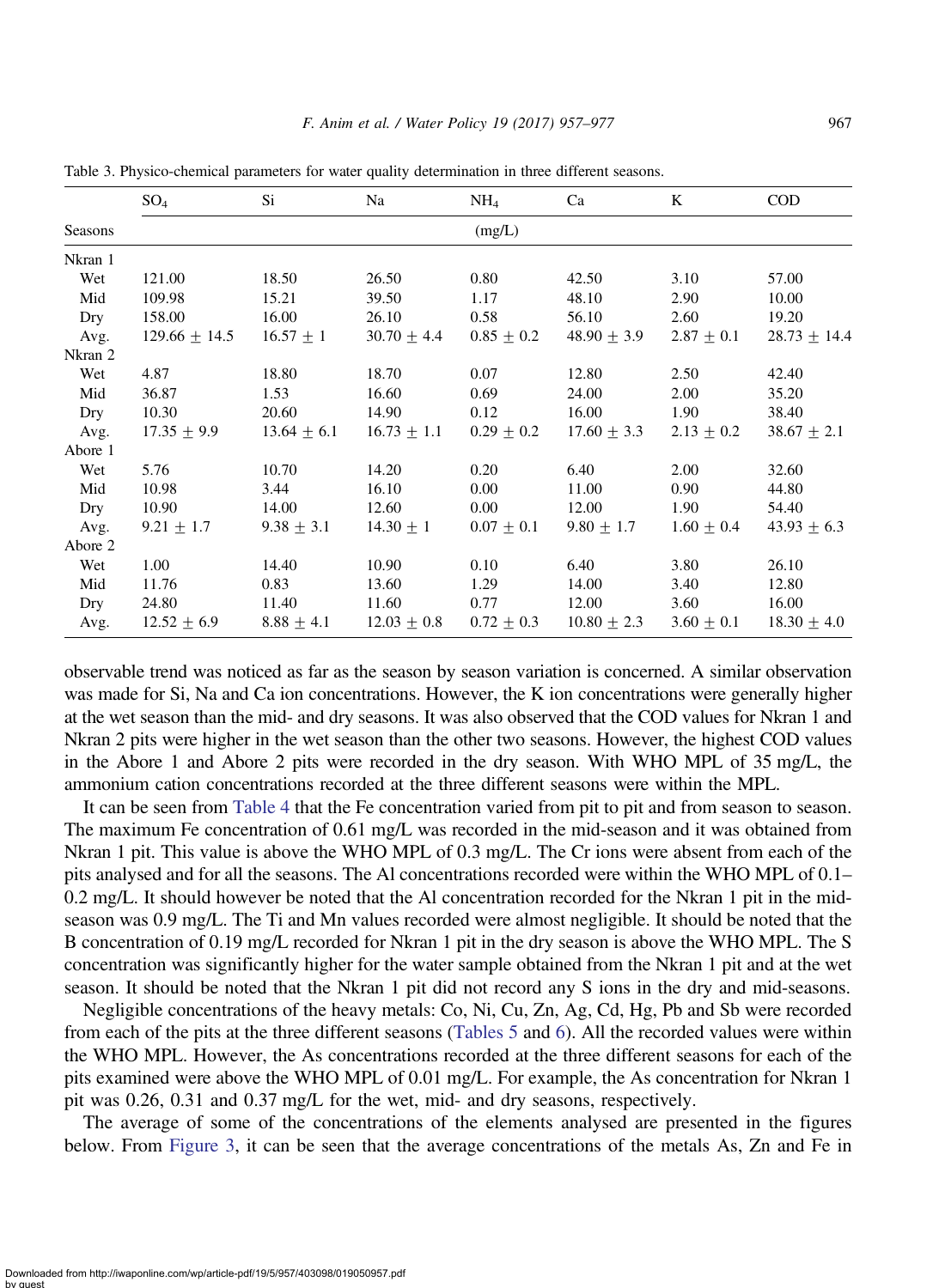|         | Al           | S                | $\, {\bf B}$   | Ti           | Cr           | Mn             | Fe             |
|---------|--------------|------------------|----------------|--------------|--------------|----------------|----------------|
| Seasons |              |                  |                | (mg/L)       |              |                |                |
| Nkran 1 |              |                  |                |              |              |                |                |
| Wet     | 0.02         | 70.80            | 0.01           | 0.03         | 0.00         | 0.01           | 0.03           |
| Mid     | 0.09         | 0.00             | 0.00           | 0.00         | 0.00         | 0.01           | 0.61           |
| Dry     | 0.00         | 0.00             | 0.19           | 0.05         | 0.00         | 0.11           | 0.02           |
| Avg.    | $0.04 \pm 0$ | $23.60 \pm 23.6$ | $0.06 \pm 0.1$ | $0.03 \pm 0$ | $0.00 \pm 0$ | $0.04 + 0$     | $0.22 \pm 0.2$ |
| Nkran 2 |              |                  |                |              |              |                |                |
| Wet     | 0.01         | 2.33             | 0.00           | 0.01         | 0.00         | 0.01           | 0.00           |
| Mid     | 0.01         | 0.00             | 0.00           | 0.00         | 0.00         | 0.01           | 0.01           |
| Dry     | 0.00         | 0.00             | 0.04           | 0.01         | 0.00         | 0.00           | 0.02           |
| Avg.    | $0.01 \pm 0$ | $0.78 \pm 0.8$   | $0.01 \pm 0$   | $0.01 \pm 0$ | $0.00 \pm 0$ | $0.01 \pm 0$   | $0.01 \pm 0$   |
| Abore 1 |              |                  |                |              |              |                |                |
| Wet     | 0.01         | 0.00             | 0.00           | 0.01         | 0.00         | 0.00           | 0.03           |
| Mid     | 0.03         | 0.00             | 0.00           | 0.00         | 0.00         | 0.07           | 0.15           |
| Dry     | 0.00         | 0.00             | 0.06           | 0.01         | 0.00         | 0.03           | 0.09           |
| Avg.    | $0.01 \pm 0$ | $0.00 \pm 0$     | $0.02 \pm 0$   | $0.01 \pm 0$ | $0.00 \pm 0$ | $0.03 \pm 0$   | $0.09 \pm 0$   |
| Abore 2 |              |                  |                |              |              |                |                |
| Wet     | 0.01         | 0.00             | 0.00           | 0.01         | 0.00         | 0.01           | 0.16           |
| Mid     | 0.02         | 0.00             | 0.00           | 0.00         | 0.00         | 0.58           | 0.03           |
| Dry     | 0.00         | $0.00\,$         | 0.06           | 0.01         | 0.00         | 0.00           | 0.00           |
| Avg.    | $0.01 \pm 0$ | $0.00 \pm 0$     | $0.02 \pm 0$   | $0.01 \pm 0$ | $0.00 \pm 0$ | $0.20 \pm 0.2$ | $0.06 \pm 0$   |

<span id="page-11-0"></span>Table 4. Trace elements/heavy metals concentrations for the three different seasons.

the Nkran 1 pit were  $0.31 + 0.0$ ,  $0.01 + 0.0$  and  $0.22 + 0.2$  mg/L, respectively. The average As concentrations in all the pits were above the WHO MPL. The average concentration of Zn and Fe in all the pits was between  $0 \pm 0.0 - 0.02 \pm 0.0$  and  $0.01 \pm 0.0 - 0.22 \pm 0.2$  mg/L, respectively. All these values are within the WHO MPL.

The data from [Figure 4](#page-14-0) show that the average sulphate and carbonate ion concentrations were higher in the Nkran 1 pit when compared with that of Nkran 2, Abore 1 and Abore 2. However, the average chloride concentrations in all of the four pits were similar. The average sulphate, chloride and carbonate concentrations were within the MPL of WHO.

It is obvious from [Figure 5](#page-14-0) that a negligible amount of F,  $NO<sub>3</sub>$  and S were found in Nkran 2, Abore 1 and Abore 2 pits. However, the concentration of S recorded in the Nkran 1 pit was significantly higher. Though S concentrations of 0 mg/L were recorded for both the dry and mid- seasons, the S concentration recorded in the wet season (70.8 mg/L) was relatively higher. It should however be noted that the average concentrations of  $F$  and  $NO<sub>3</sub>$  recorded were within the WHO MPL.

The average concentration of Ca Hard in the Nkran 1 pit was significantly higher than that of Nkran 2, Abore 1 and Abore 2 pits [\(Figure 6\)](#page-15-0). A similar trend was observed for Ca. The Si concentrations recorded from all of the four pits were similar. For all the pits, the concentration of Ca Hard was approximately 60% higher than that of Ca.

Considering the average values of the Mg, Mg Hard and Na recorded [\(Figure 7](#page-15-0)), it was observed that Nkran 1 pit had the highest concentrations of all the elements when compared with that of Nkran 2, Abore 1 and Abore 2. The Mg Hard concentrations were approximately 76% higher than those of Mg for all the pits examined. The Na concentrations recorded for all the pits were within the WHO MPL.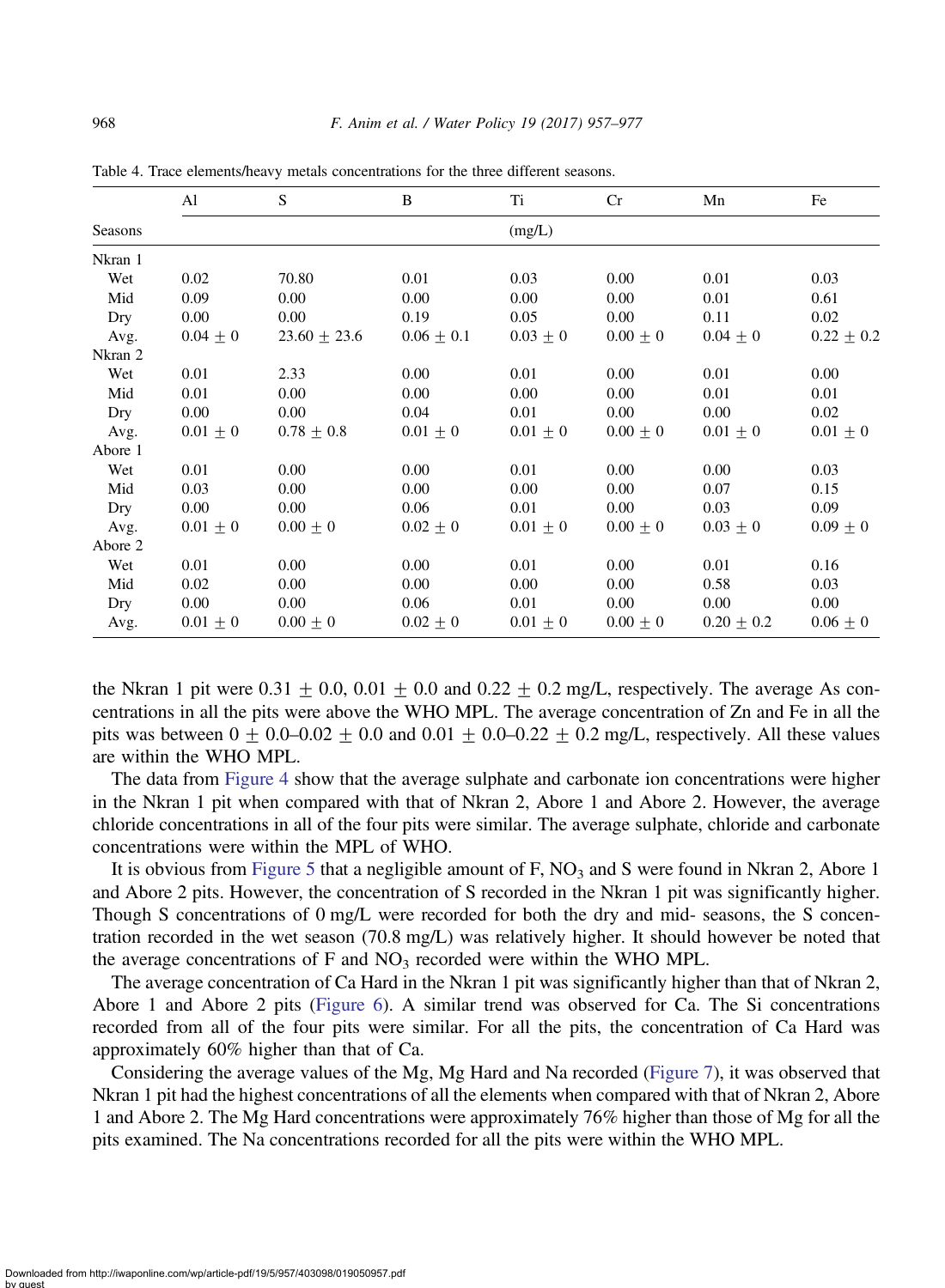|                | Co           | Ni           | Cu           | Zn           | As             | Ag           | Cd           |  |
|----------------|--------------|--------------|--------------|--------------|----------------|--------------|--------------|--|
| <b>Seasons</b> | (mg/L)       |              |              |              |                |              |              |  |
| Nkran 1        |              |              |              |              |                |              |              |  |
| Wet            | 0.00         | 0.00         | 0.00         | 0.00         | 0.26           | 0.00         | 0.00         |  |
| Mid            | 0.00         | 0.00         | 0.00         | 0.00         | 0.31           | 0.00         | 0.00         |  |
| Dry            | 0.00         | 0.01         | 0.01         | 0.04         | 0.37           | 0.00         | 0.00         |  |
| Avg.           | $0.00 \pm 0$ | $0.01 \pm 0$ | $0.01 \pm 0$ | $0.01 \pm 0$ | $0.31 \pm 0$   | $0.00 \pm 0$ | $0.00 \pm 0$ |  |
| Nkran 2        |              |              |              |              |                |              |              |  |
| Wet            | 0.00         | 0.00         | 0.01         | 0.03         | 0.01           | 0.00         | 0.00         |  |
| Mid            | 0.00         | 0.01         | 0.00         | 0.00         | 0.02           | 0.00         | 0.00         |  |
| Dry            | 0.00         | 0.00         | 0.01         | 0.02         | 0.02           | 0.00         | 0.00         |  |
| Avg.           | $0.00 \pm 0$ | $0.00 \pm 0$ | $0.01 \pm 0$ | $0.02 \pm 0$ | $0.02 \pm 0$   | $0.00 \pm 0$ | $0.00 \pm 0$ |  |
| Abore 1        |              |              |              |              |                |              |              |  |
| Wet            | 0.00         | 0.00         | 0.00         | 0.00         | 0.08           | 0.00         | 0.00         |  |
| Mid            | 0.00         | 0.00         | 0.00         | 0.00         | 0.19           | 0.00         | 0.00         |  |
| Dry            | 0.00         | 0.00         | 0.00         | 0.06         | 0.18           | 0.00         | 0.00         |  |
| Avg.           | $0.00 \pm 0$ | $0.00 \pm 0$ | $0.00 \pm 0$ | $0.02 \pm 0$ | $0.15 \pm 0$   | $0.00 \pm 0$ | $0.00 \pm 0$ |  |
| Abore 2        |              |              |              |              |                |              |              |  |
| Wet            | 0.00         | 0.00         | 0.01         | 0.00         | 0.14           | 0.00         | 0.00         |  |
| Mid            | 0.00         | 0.00         | 0.00         | 0.00         | 0.44           | 0.00         | 0.00         |  |
| Dry            | 0.00         | 0.00         | 0.00         | 0.01         | 0.15           | 0.00         | 0.00         |  |
| Avg.           | $0.00 \pm 0$ | $0.00 \pm 0$ | $0.00 \pm 0$ | $0.00 \pm 0$ | $0.24 \pm 0.1$ | $0.00 \pm 0$ | $0.00 \pm 0$ |  |

<span id="page-12-0"></span>Table 5. Trace elements/heavy metals concentrations for the three different seasons.

Note: The zero values in this table imply that the concentrations of the various metal ions were below the detection limit of the equipment used for the analysis.

As indicated in [Figure 8](#page-16-0), the average concentration of B, was highest in Nkran 1 pit and lowest in Nkran 2 pit whereas the average concentration of Mn was highest in samples taken from Abore 2 pit and lowest in Nkran 2 pit. Ti however recorded the highest average concentration in samples taken from Nkran 1 and lowest in both Abore 1 and 2 pits. Generally, B and Mn had very low concentrations in samples from Nkran 2 pit. Even though the average B and Mn recorded in all of the four pits were below the WHO permissible limits, the concentration values recorded in some of the seasons were higher than the WHO permissible limit as can be seen in [Table 4](#page-11-0). For example, the boron concentration in Nkran 1 in the dry season was 0.19 mg/L. Similarly, the Mn concentration recorded in the mid-season in Abore 2 pit was 0.58 mg/L.

#### 5. Discussion

The physico-chemical parameters of water samples investigated in this study varied from pit to pit and from season to season. The hydrochemistry of pit water was noted to stem from the dissolution of minerals from major/parent rocks found in the area, mostly from sulphides, carbonate, quartz and feldspar. Chemicals released from direct mining activities, residues of which were still persistent in the abandoned tailing dam, such as sodium, potassium and copper sulphate also likely contributed immensely to the hydrochemistry of water in the area. Activities of illegal artisanal mining which flourished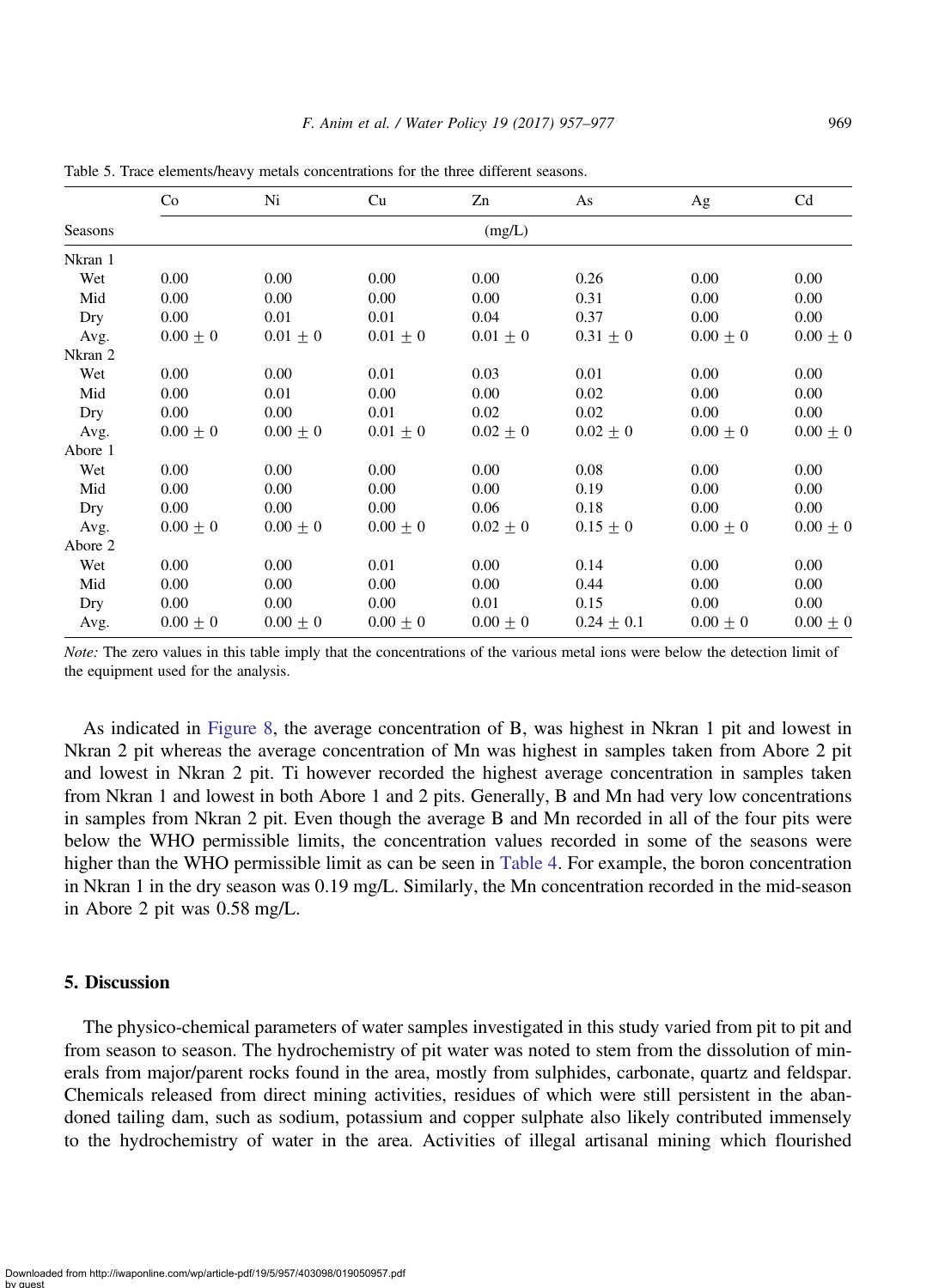|         | Hg         | Pb           | Sb           |  |
|---------|------------|--------------|--------------|--|
| Seasons |            | (mg/L)       |              |  |
| Nkran 1 |            |              |              |  |
| Wet     | 0.00       | 0.00         | 0.00         |  |
| Mid     | 0.00       | 0.00         | 0.00         |  |
| Dry     | 0.00       | 0.00         | 0.00         |  |
| Avg.    | $0.00\pm0$ | $0.00 \pm 0$ | $0.00 \pm 0$ |  |
| Nkran 2 |            |              |              |  |
| Wet     | 0.00       | 0.00         | 0.00         |  |
| Mid     | 0.00       | 0.00         | 0.00         |  |
| Dry     | 0.00       | 0.00         | $0.00\,$     |  |
| Avg.    | $0.00\pm0$ | $0.00 \pm 0$ | $0.00\pm0$   |  |
| Abore 1 |            |              |              |  |
| Wet     | 0.00       | 0.00         | 0.00         |  |
| Mid     | 0.00       | 0.00         | 0.00         |  |
| Dry     | 0.00       | 0.00         | 0.00         |  |
| Avg.    | $0.00\pm0$ | $0.00\pm0$   | $0.00\pm0$   |  |
| Abore 2 |            |              |              |  |
| Wet     | 0.00       | 0.00         | 0.00         |  |
| Mid     | 0.00       | 0.00         | 0.00         |  |
| Dry     | 0.00       | 0.00         | 0.00         |  |
| Avg.    | $0.00\pm0$ | $0.00 \pm 0$ | $0.00\pm0$   |  |

Table 6. Heavy metals/trace elements concentrations for the three different seasons.

Note: The zero values in this table imply that the concentrations of the various metal ions were below the detection limit of the equipment used for the analysis.



Fig. 3. The average concentrations of Fe, Zn and As ions for water sampled from the four pits investigated.

<span id="page-13-0"></span>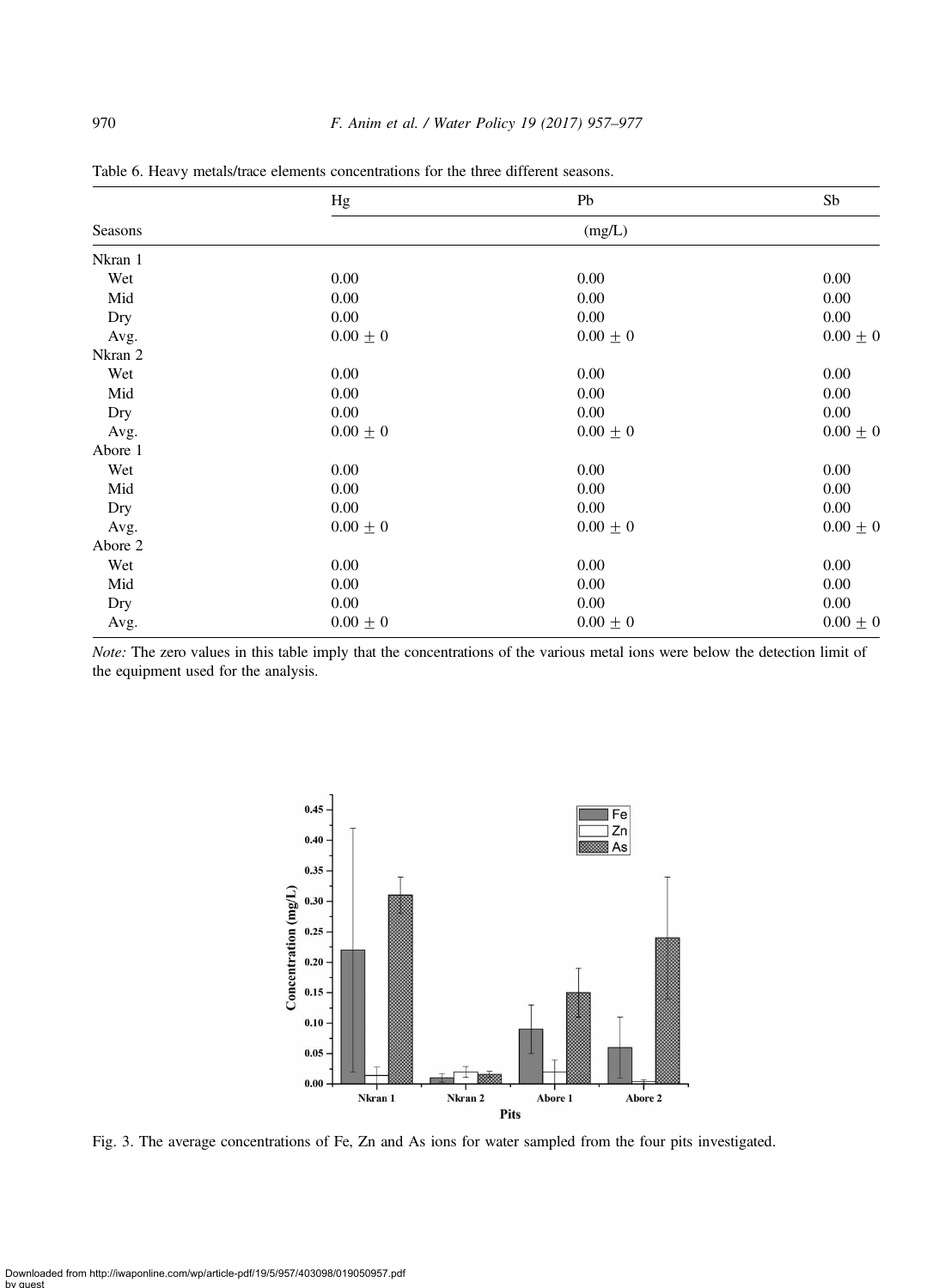<span id="page-14-0"></span>

Fig. 4. The average concentrations of Cl,  $SO_4$  and  $HCO_3$  ions for water sampled from the four pits investigated.



Fig. 5. The average concentrations of F,  $NO<sub>3</sub>$  and S ions for water sampled from the four pits investigated.

tremendously just after the mine closure also contributed to the hydrochemistry and trend patterns in the various pits. The recommended land (pit) use which was part of the reclamation process also increased organic nutrients, mainly from feed used to feed fishes in the fishpond, which might also have contributed to the hydrochemistry of water from the four pits studied. Similarly, direct anthropogenic waste both from domestic and agricultural activities seemed to have also played a role in the hydrochemistry of the pit water.

There is a positive correlation between EC and  $Mg/Na/Ca/SO<sub>4</sub>$  as shown in [Table 7](#page-16-0) underscoring the importance of Mg, Na, Ca and  $SO_4$  ions in the overall dissolved solids in solution and subsequent buildup of EC. There is also a strong correlation between Ca and  $HCO<sub>3</sub>$  and Ca and Mg, which could be an indication of the high presence of calcite minerals interacting with surface water ([Table 8](#page-16-0)).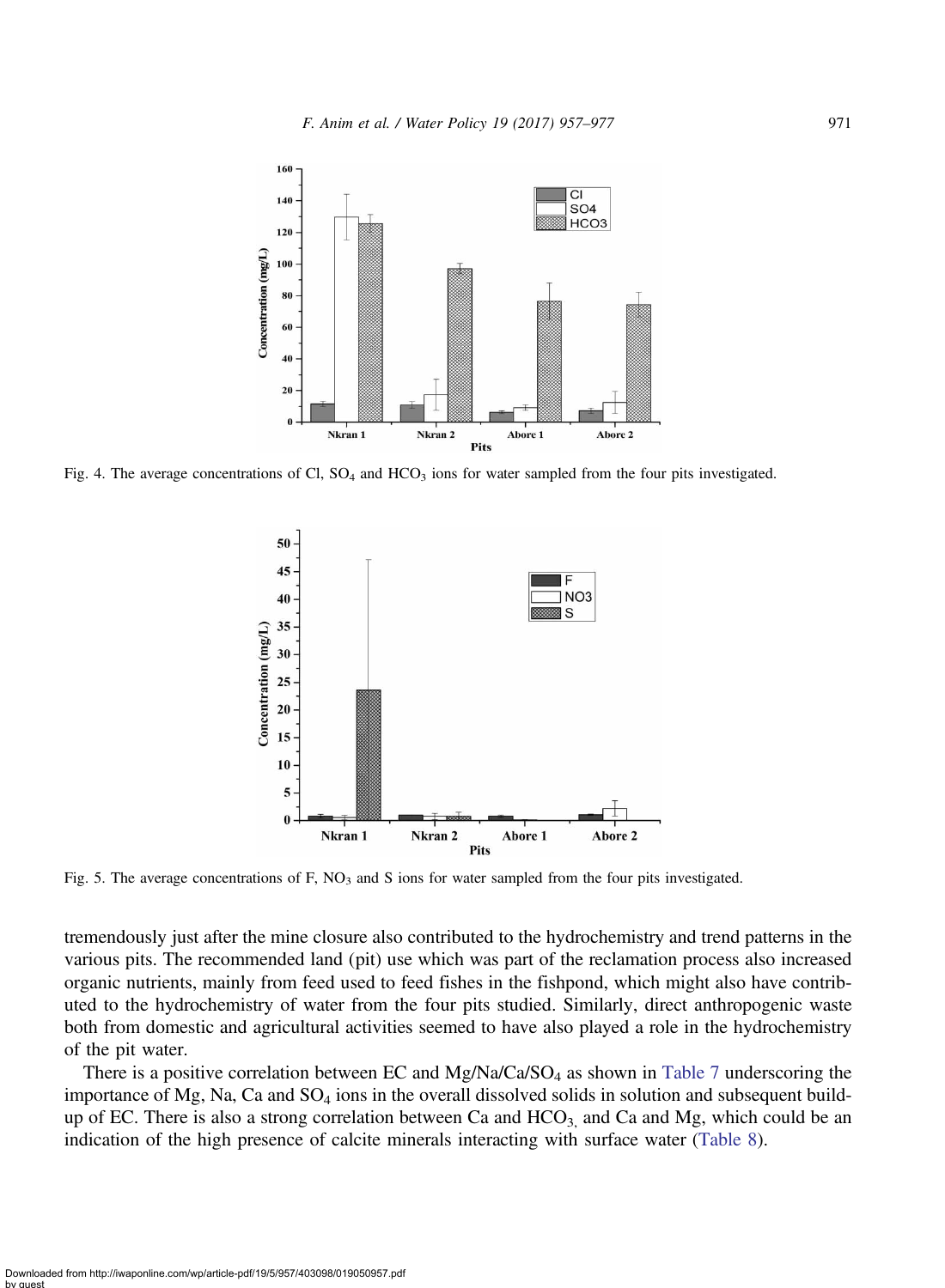<span id="page-15-0"></span>

Fig. 6. The average concentrations of Ca, Ca Hard and Si ions for water sampled from the four pits investigated.



Fig. 7. The average concentrations of Mg, Mg Hard and Na ions for water sampled from the four pits investigated.

Data from water samples analysed from the pit water and graphical presentation from figures show high arsenic contents in almost all pit water sampled. In addition, boron in water from Nkran 1 pit exceeded WHO acceptable limits. Turbidity levels were also higher in Nkran 2 and Abore 2 pits. Most parameters such as conductivity, TDS, bicarbonates, sulphates and calcium were higher in samples from the Nkran 1 pit, though within WHO acceptable limits. Nkran 2 and Abore 2 pits were subjected to intense illegal mining after the mine was officially closed. Turbidity, was also high in samples from Nkran 2 and Abore 2 pits, in most cases higher than WHO permissible levels, again due to the likely impact of intensive artisanal small scale mining operations after the exit of the mining company.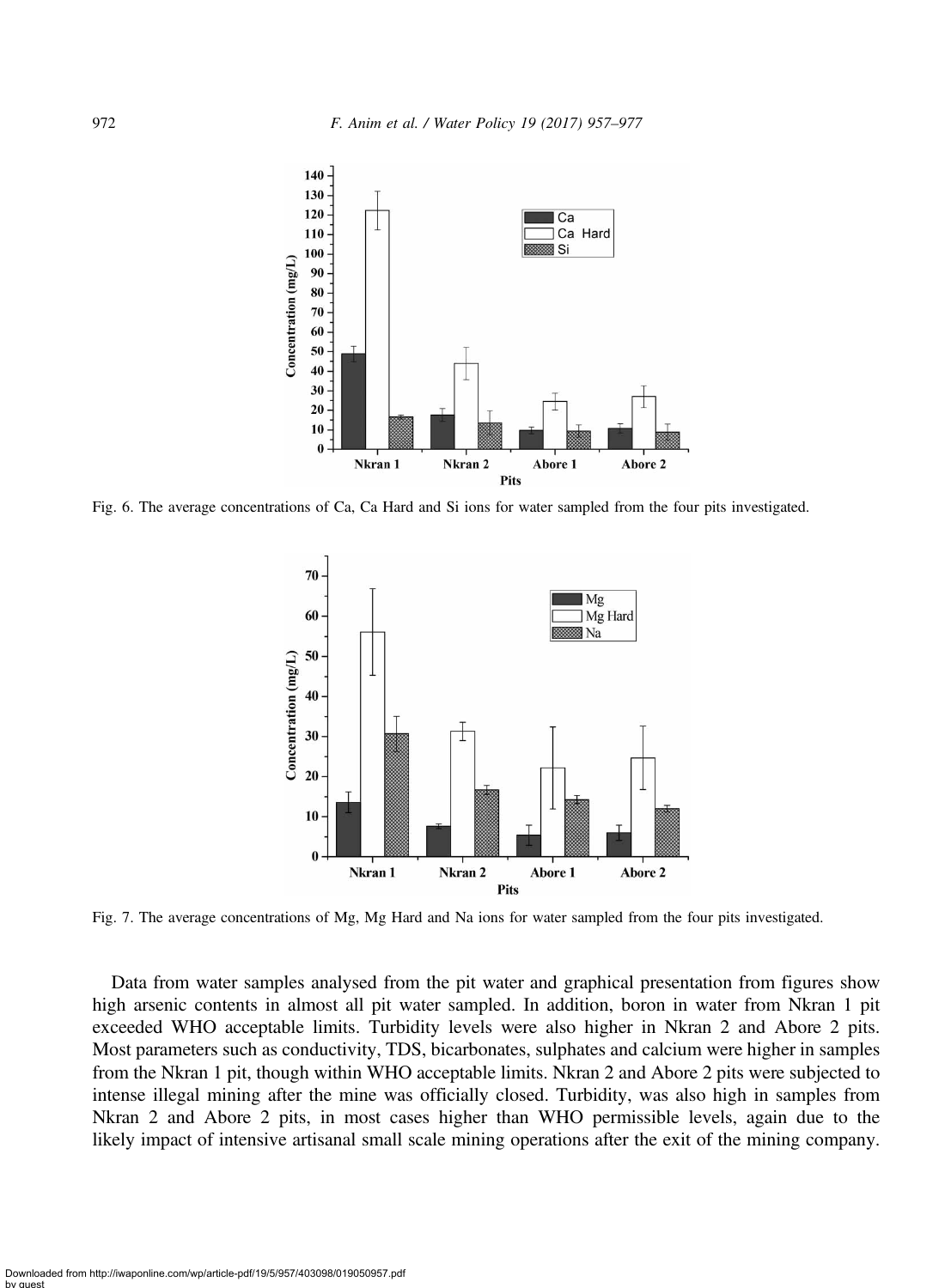<span id="page-16-0"></span>

Fig. 8. The average concentrations of B, Ti and Mn ions for water sampled from the four pits investigated.

Table 7. Summary of correlation values between EC and Mg/Na/Ca/SO<sub>4</sub>.

| EC              | Correlation | Significance level |  |
|-----------------|-------------|--------------------|--|
| Mg              | 0.6         | 0.01               |  |
| Na              | 0.6         | 0.01               |  |
| Ca              | 0.55        | 0.01               |  |
| SO <sub>4</sub> | 0.4         | 0.05               |  |

#### Table 8. Summary of correlation values between Ca and Mg/HCO<sub>3</sub>.\*

| Ca               | Correlation | Significance level |
|------------------|-------------|--------------------|
| Mg               | 0.52        | 0.01               |
| HCO <sub>3</sub> | 0.50        | 0.01               |

\*Correlation values were calculated using SPSS.

Element load, especially in the Nkran 1 pit suggests the occurrence of oxidation of sulphide-bearing rocks exposed during the mining period. This affirms the assertion that rock exposed after the mining period may still be leaching out metals, especially arsenic, long after the closure of the mine ([Hudson-Edwards](#page-19-0) et al., 2003).

Seasonally, rainfall pattern, temperature and wind action are the main natural determinants that affect water quality [\(Tarras-Wahlberg](#page-20-0) *et al.*, 2000; [Conovitz](#page-19-0) *et al.*, 2006). However, given the approximately uniform nature of the latter two determinants (temperature and wind action) in Ghana, seasonal changes largely depend on the nature and pattern of rainfall within the year which could greatly influence recharge of both surface and groundwater during the year through direct precipitation, runoffs for surface water and percolation in the case of groundwater recharge. It was realized that most activities, including both illegal mining and farming, were at their peak during the mid-season where rainfall is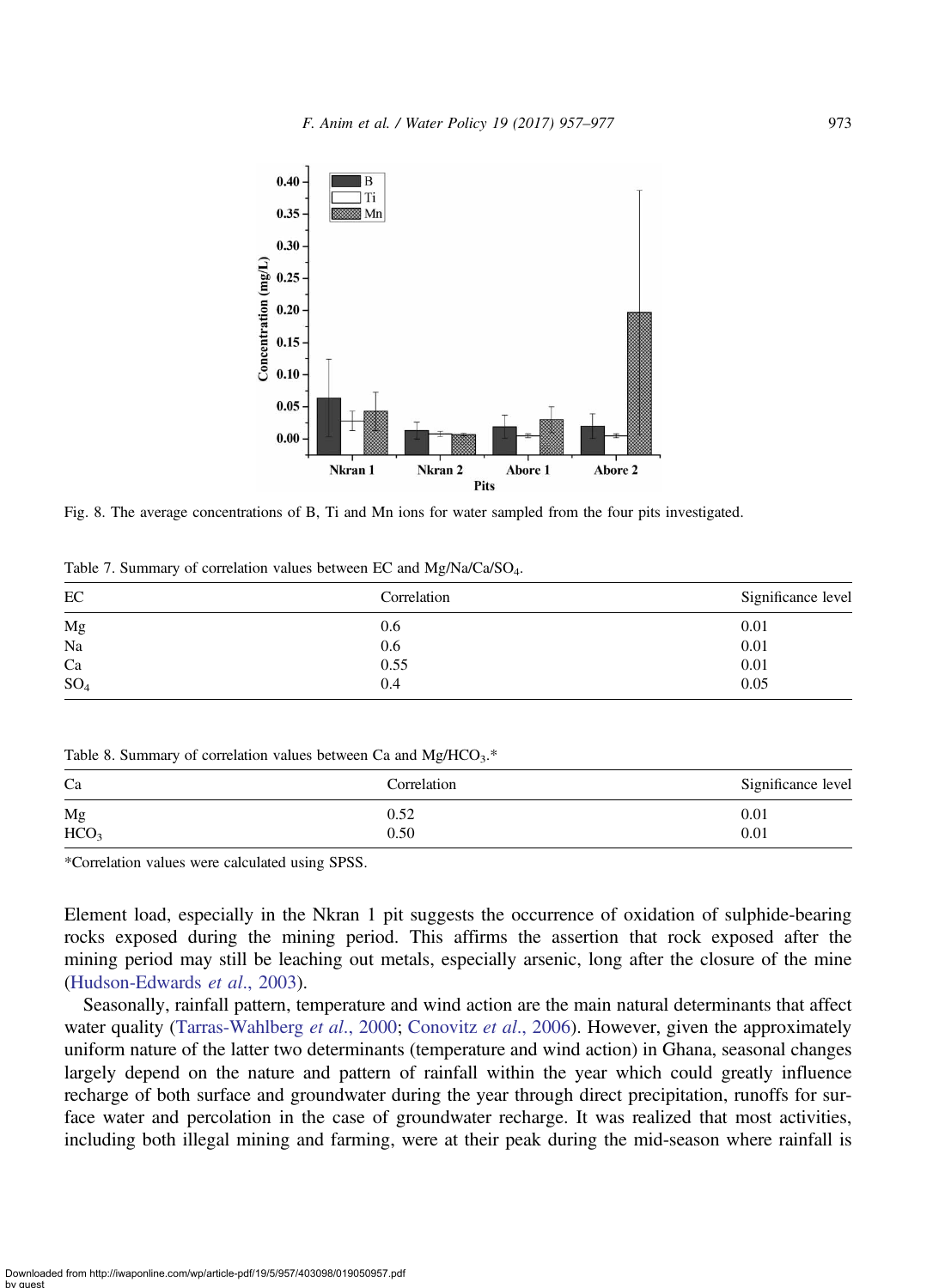moderate and therefore favours a lot of human activities. This is the likely explanation why anthropogenic induced parameters were higher in the mid-season.

Dewatering forms a vital part of underground mining. Once the mining activity stops, groundwater accumulates in the pits. The quality of the accumulated water in the pits is therefore a clear indication of the groundwater quality in the mining community. Once the pits examined had been decommissioned, the community around may have assumed that water accumulated in these pits is safe for use. Considering the physico-chemical parameters for water quality analysed in the study, it can be deduced that the pit water is moderately pristine. However, the incidence of high arsenic in all the pits is worrying. Arsenic, a cancer causing chemical, has a MPL of 0.01 mg/L as stipulated in the WHO drinking water guidelines and standards ([Yamamura](#page-20-0) *et al.*, 2003; [WHO, 2011](#page-20-0)). The average arsenic concentrations recorded in Nkran 1, Nkran 2, Abore 1 and Abore 2 pits were 0.31, 0.02, 0.15 and 0.24 mg/L, respectively with Abore 2 recording as high as 0.44 mg/L arsenic concentration in the mid-season. It is therefore obvious that the water quality of the decommissioned pits with respect to arsenic concentrations is unacceptable. The water in these pits can seep into other water bodies and affect their quality. As discussed earlier, many rural areas not having access to water or due to the proximity of these pits to their homes and/or farms, are likely to rely on this accumulated water (in the pits) as their source of water for drinking, cooking and washing, thereby endangering their lives.

The mining company that operated in the area converted the pits examined in this study into fish ponds as part of the reclamation measures adopted by the company and handed over to the community. However, the indigenes were not interested in fish farming and hence left the ponds to deteriorate. Turning the pits into fish ponds could have negative health consequences on communities that feed on fish from these ponds, due to probable bioaccumulation of the arsenic in the fish tissue. Aside from arsenic, boron concentrations, as well as the water turbidity in some instances, were also above WHO MPL, buttressing the fact that water quality in these pits was not totally potable, even after mine closure.

The various measures outlined and implemented by the Ghanaian environmental authorities are laudable and commended, as these measures aim at ensuring that mining companies do not leave sites of their operations unattended to after mine closure. However, the relatively high concentrations of arsenic question the acceptability of the water quality in the pits even after the mining company was given a Certificate of Closure indicating that they have carried out an effective reclamation process. With the knowledge that the water quality in the decommissioned pits could be affected years after mine closure, it is imperative that institutions that safeguard the environment focus on water reclamation in abandoned pits on the same scale as land reclamation. Current structure for reclamation is contained in the Reclamation Security Agreement which stipulates procedures for posting of a Reclamation Bond with the Bank and how to redeem the bonded amount. Schedule 2 of the document sets the criteria for reclamation. Under this schedule, mine water from pits is regarded as effluent (wastewater) and not as natural water. This lapse, in the opinion of the authors, does not allow for critical analysis of mine water accumulated in abandoned pits. There is therefore the need to declassify accumulated water in decommissioned pits from leachate status to natural waters status. Reclamation of water from abandoned pits, should therefore be included in the remediation programme for mine closure to ensure that accumulated water in decommissioned pits meets both local and international standards for potable water after mine closure.

It is likely that the finding that water quality restoration from abandoned pits was not a social issue in the reclamation process has been occurring in other similar regions. Awareness being created by this research therefore suggests other environmental or similar institutions, with the mandate of ensuring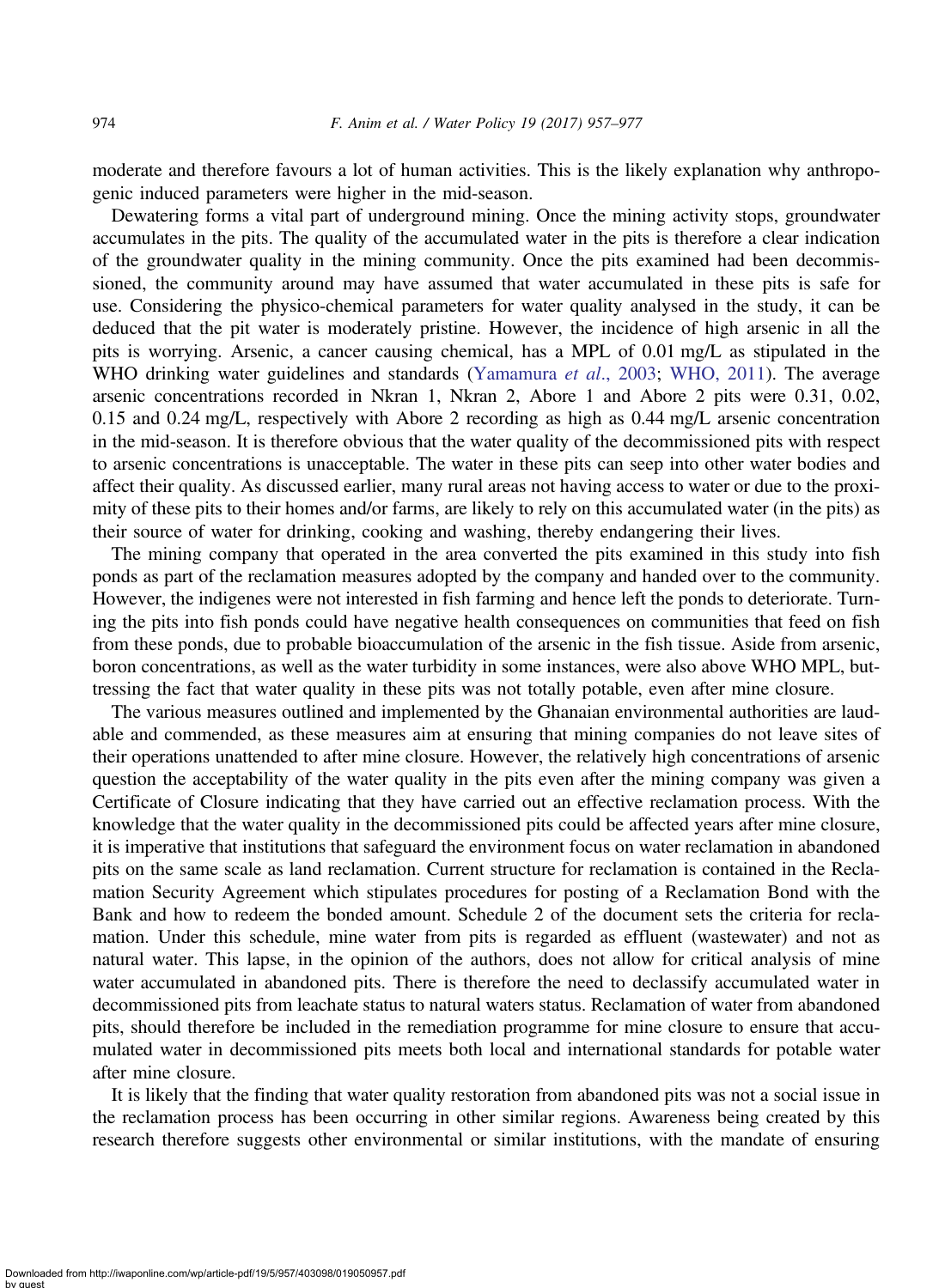<span id="page-18-0"></span>regeneration of disturbed sites, should equally develop benchmarks for ensuring regeneration of pit water during reclamation process.

One major limitation of this study is the authors' inability to conduct sediment analysis of the water in the decommissioned pits. Sediment analysis of water in the decommissioned pits should be conducted in the future. The authors also recommend that bioaccumulation studies should be conducted on the aquatic flora and fauna in the decommissioned pits as well as inhabitants living close to the decommissioned pits.

#### 6. Conclusions

The physico-chemical parameters for water quality analysed for four decommissioned pits (Nkran 1, Nkran 2, Abore 1 and Abore 2) in the Amansie West District show that the quality of water accumulated in the pits, which forms an integral available option as a source of water accessible to the mining community, has to a large extent been affected years after decommissioning. The concentrations of the physico-chemical parameters varied from season to season and from pit to pit. The concentrations of ions (nutrients) analysed were within WHO acceptable limits. For example, the concentrations of Na, Ca, K and  $NH_4$  were 16.73, 17.60, 1.9 and 0.29 mg/L for Nkran 2 pit, respectively. The concentrations of the trace elements/heavy metals (concentrations of B and Mn were 0.19 in Nkran 1 pit and 0.58 mg/L in Abore 1 pit, respectively, while the concentrations of Co, Ni, Cu, Cd, Hg and Pb were almost negligible) were generally also within the WHO acceptable limit. Arsenic was however an exception, as arsenic concentrations recorded from water samples analysed in almost all pits were higher than the WHO acceptable limit. The average arsenic concentrations analysed in Nkran 1, Nkran 2, Abore 1 and Abore 2 pits were 0.31, 0.02, 0.15, 0.24 mg/L, respectively. These values suggest that, though the quality of water from the pits in terms of most of the physico-chemical parameters were acceptable, the high levels of turbidity (69.20 NTU for Abore 2 pit) and arsenic strongly suggest that reclamation after active mining should not focus only on land reclamation but should equally focus on reclamation of accumulated water in abandoned/decommissioned pits.

#### Acknowledgements

We are grateful to the DANIDA-ENRECA Project for the financial and logistical support. Our profound gratitude also goes to Professor Niels Oluf Jorgensen of the University of Copenhagen, Denmark and Professor Bruce Banoeng Yakubo of the Dept. of Earth Science, University of Ghana, for the various supervisory roles they played during this research.

#### References

Appelo, C. A. J. & Postma, D. (2005). Geochemistry, Groundwater and Pollution, 2nd edn. A. A. Balkema Publishers, Leiden, The Netherlands.

APHA/AWWA/WEF (1999). Standard Methods for the Examination of Water and Waste Water. American Public Health Association, Washington DC.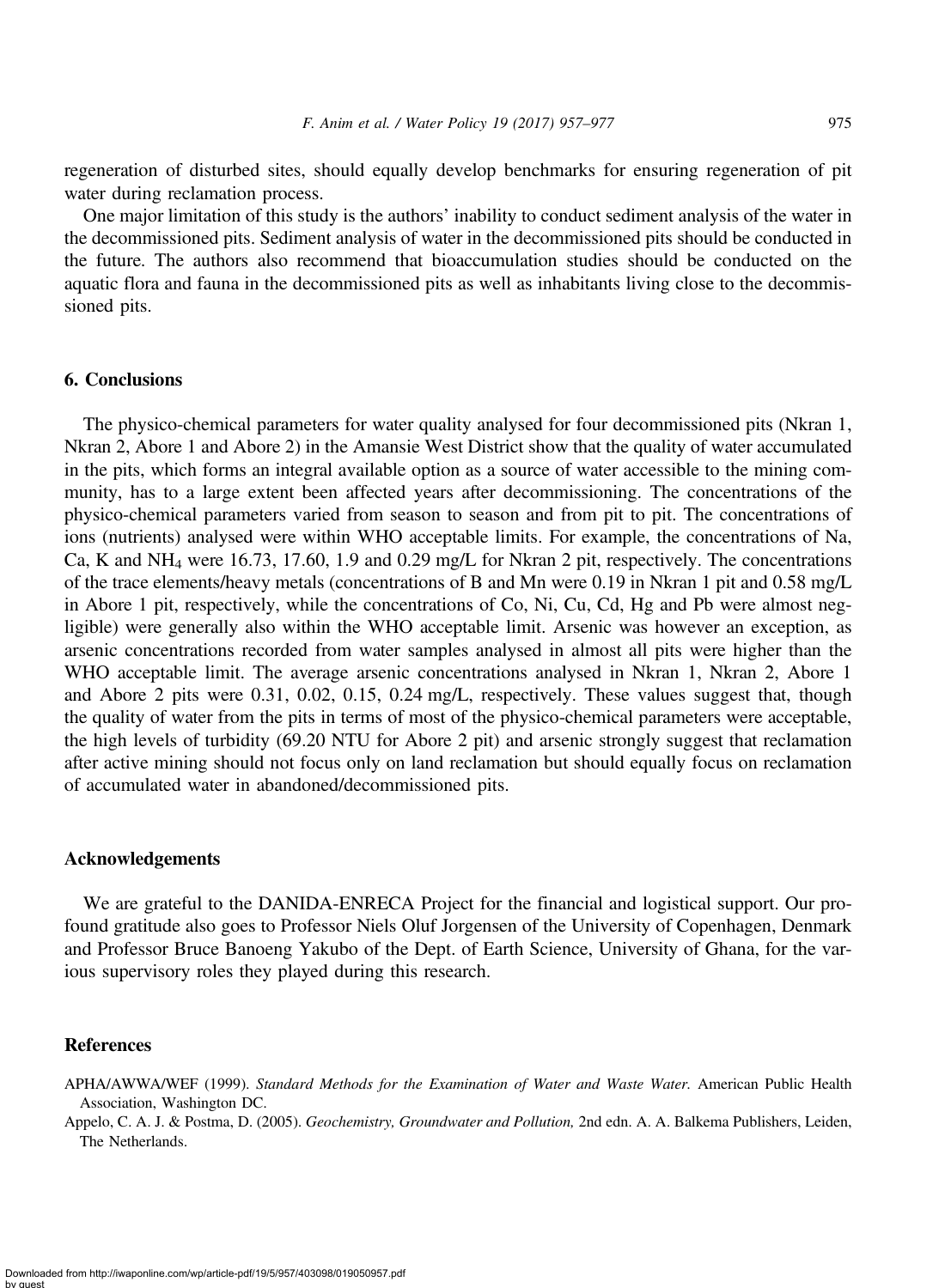- <span id="page-19-0"></span>Bartram, J. & Ballance, R. (1996). Water Quality Monitoring: A Practical Guide to the Design and Implementation of Freshwater Ouality Studies and Monitoring Programmes. Published on behalf of UNDP & WHO, Chapman & Hall, London.
- Bhattacharya, A., Routh, J., Jacks, G., Bhattacharya, P. & Mörth, M. (2006). [Environmental assessment of abandoned mine](http://dx.doi.org/10.1016/j.apgeochem.2006.06.011) [tailings in Adak, Västerbotten district \(northern Sweden\)](http://dx.doi.org/10.1016/j.apgeochem.2006.06.011). Applied Geochemistry 21(10), 1760–1780.
- Blowes, D. W. & Jambor, J. L. (1990). [The pore-water geochemistry and the mineralogy of the vadose zone of sulfide tailings,](http://dx.doi.org/10.1016/0883-2927(90)90008-S) [Waite Amulet, Quebec, Canada](http://dx.doi.org/10.1016/0883-2927(90)90008-S). Applied Geochemistry 5(3), 327–346.
- Blowes, D. W., Frind, E., Johnson, R., Robertson, W., Molson, J. & Ptacek, C. (1994). Acid-neutralization reactions in inactive mine tailings impoundments and their effect on the transport of dissolved metals. In: Paper Presented at the Proceedings of the International land Reclamation and Mine Drainage Conference and Third International Conference on the Abatement of Acidic Drainage. Volume 1: Mine drainage, United States Department of the Interior, Bureau of Mines Special Publications, SP 06A-94.
- Carlsson, E., Öhlander, B. & Holmström, H. (2003). [Geochemistry of the infiltrating water in the vadose zone of a remediated](http://dx.doi.org/10.1016/S0883-2927(02)00156-7) [tailings impoundment, Kristineberg mine, northern Sweden.](http://dx.doi.org/10.1016/S0883-2927(02)00156-7) Applied Geochemistry 18(5), 659–674.
- Clausen, J., Bostick, B. & Korte, N. (2011). [Migration of lead in surface water, pore water, and groundwater with a focus on](http://dx.doi.org/10.1080/10643381003608292) [firing ranges](http://dx.doi.org/10.1080/10643381003608292). Critical Reviews in Environmental Science and Technology 41(15), 1397–1448.
- Coakley, G. J. (1996). The Mineral Industry of Ghana. US Geological Survey, Minerals Information, Washington, DC.
- Conovitz, P. A., MacDonald, L. H. & McKnight, D. M. (2006). [Spatial and temporal active layer dynamics along three glacial](http://dx.doi.org/10.1657/1523-0430(2006)038[0042:SATALD]2.0.CO;2) [meltwater streams in the McMurdo Dry Valleys, Antarctica](http://dx.doi.org/10.1657/1523-0430(2006)038[0042:SATALD]2.0.CO;2). Arctic, Antarctic, and Alpine Research 38(1), 42–53.
- Dickson, K. B. & Benneh, G. (1977). A New Geography of Ghana. Longman, London.
- Edraki, M., Baumgartl, T., Manlapig, E., Bradshaw, D., Franks, D. M. & Moran, C. J. (2014). [Designing mine tailings for](http://dx.doi.org/10.1016/j.jclepro.2014.04.079) [better environmental, social and economic outcomes: a review of alternative approaches.](http://dx.doi.org/10.1016/j.jclepro.2014.04.079) Journal of Cleaner Production 84, 411–420.
- GOG (2006). Ghana Districts A repository of all Districts in the Republic of Ghana, A Public-Private Partnership Programme between Ministry of Local Government and Rural Development and Maks Publications & Media Services. Retrieved July 26, 2016, from [www.Ghanadistrict.gov.gh/districts](http://www.Ghanadistrict.gov.gh/districts).
- Graupner, T., Kassahun, A., Rammlmair, D., Meima, J. A., Kock, D., Furche, M., Fiege, A., Schippers, A. & Melcher, F. (2007). [Formation of sequences of cemented layers and hardpans within sulfide-bearing mine tailings \(mine district Freiberg,](http://dx.doi.org/10.1016/j.apgeochem.2007.07.002) [Germany\)](http://dx.doi.org/10.1016/j.apgeochem.2007.07.002). Applied Geochemistry 22(11), 2486–2508.
- Griffis, R., Barning, K., Agezo, F. & Akosah, F. (2002). Gold Deposits of Ghana. Minerals Commission of Ghana, Accra.
- GSS (2014). Population and Housing Census. District Analytical Report, Amansie West District.
- Holmström, H., Salmon, U. J., Carlsson, E., Petrov, P. & Öhlander, B. (2001). [Geochemical investigations of sulfide-bearing](http://dx.doi.org/10.1016/S0048-9697(00)00850-0) [tailings at Kristineberg, northern Sweden, a few years after remediation](http://dx.doi.org/10.1016/S0048-9697(00)00850-0). Science of the Total Environment 273(1), 111-133.
- Hudson-Edwards, K. A., Macklin, M. G., Jamieson, H. E., Brewer, P. A., Coulthard, T. J., Howard, A. J. & Turner, J. N. (2003). [The impact of tailings dam spills and clean-up operations on sediment and water quality in river systems: the](http://dx.doi.org/10.1016/S0883-2927(02)00122-1) Rıos Agrio–[Guadiamar, Aznalcóllar, Spain.](http://dx.doi.org/10.1016/S0883-2927(02)00122-1) Applied Geochemistry 18(2), 221–239.
- Jia, Y., Stenman, D., Mäkitalo, M., Maurice, C. & Öhlander, B. (2013). [Use of amended tailings as mine waste cover.](http://dx.doi.org/10.1007/s12649-013-9232-0) Waste and Biomass Valorization 4(4), 709–718.
- Kesse, G. O. (1985). The Mineral and Rock Resources of Ghana. A. A. Balkema, Rotterdam, The Netherlands.
- Ljungberg, J. & Öhlander, B. (2001). [The geochemical dynamics of oxidising mine tailings at Laver, northern Sweden.](http://dx.doi.org/10.1016/S0375-6742(01)00175-3) Journal of Geochemical Exploration 74(1), 57–72.
- Luza, K. V. (2006). Tar Creek Oklahoma Superfund Site and its Challenges. Geological Society of America Abstracts with Programs. Vol. 38, No. 1, p. 32.
- Mahdizadeh Khasraghi, M., Gholami Sefidkouhi, M. A. & Valipour, M. (2015). [Simulation of open- and closed-end border](http://dx.doi.org/10.1080/03650340.2014.981163) [irrigation systems using SIRMOD](http://dx.doi.org/10.1080/03650340.2014.981163). Archives of Agronomy and Soil Science 61(7), 929-941.
- Nordstrom, D. K., Blowes, D. W. & Ptacek, C. J. (2015). [Hydrogeochemistry and microbiology of mine drainage: an update](http://dx.doi.org/10.1016/j.apgeochem.2015.02.008). Applied Geochemistry 57, 3–16.
- Ravengai, S., Love, D., Mabvira-Meck, M., Musiwa, K. & Moyce, W. (2005). [Water quality in an abandoned gold mining belt,](http://dx.doi.org/10.1016/j.pce.2005.08.026) [Beatrice, Sanyati Valley, Zimbabwe](http://dx.doi.org/10.1016/j.pce.2005.08.026). *Physics and Chemistry of the Earth, Parts A/B/C 30*(11), 826–831.
- Schueler, V., Kuemmerle, T. & Schröder, H. (2011). [Impacts of surface gold mining on land use systems in Western Ghana](http://dx.doi.org/10.1007/s13280-011-0141-9). Ambio 40(5), 528–539.